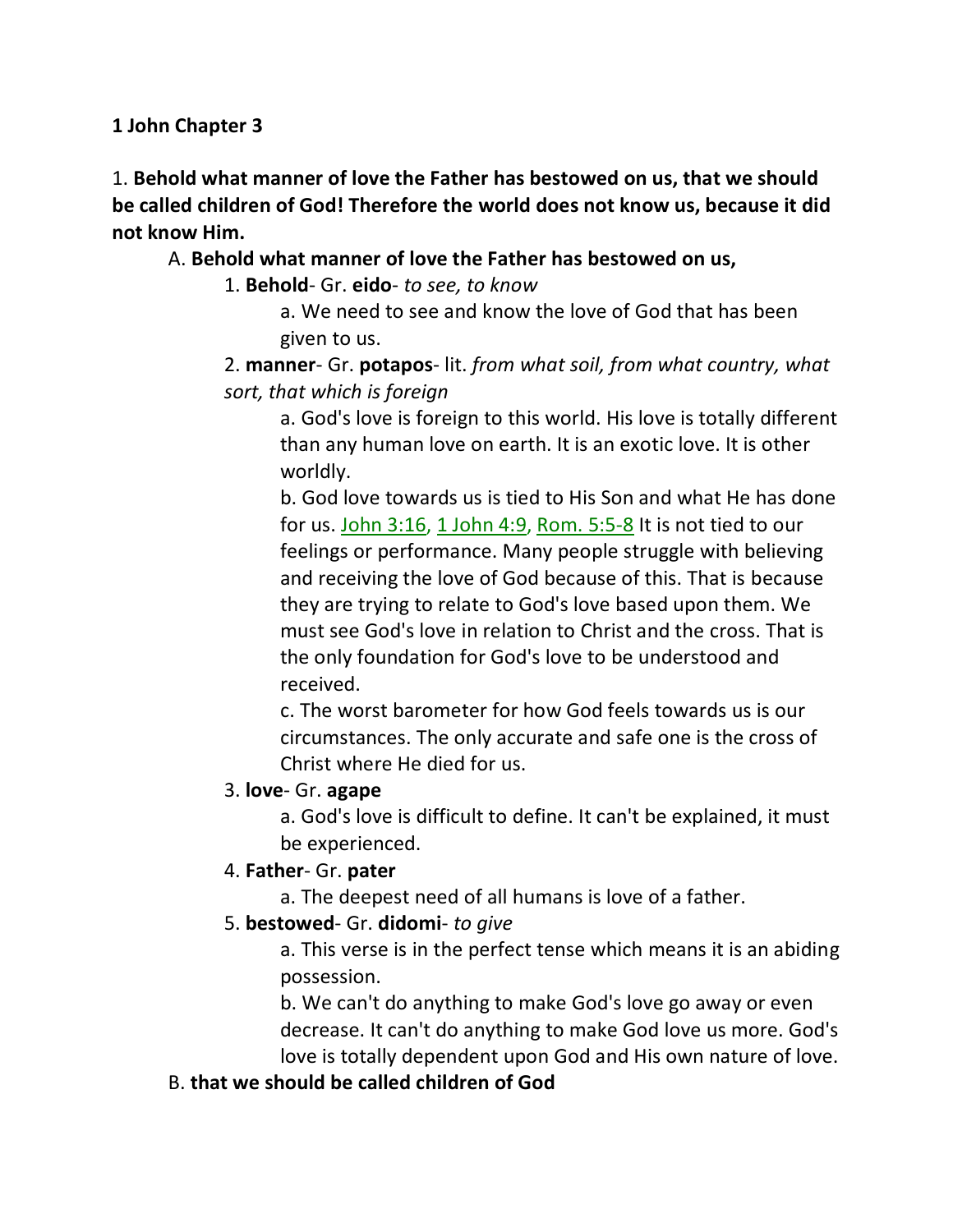#### 1. **called**- Gr. **kaleo**

#### 2. **children**- Gr. **teknon**

a. It is a common notion that all mankind are children of God. This is not true. You must be born of God to be His children. b. This verse differentiates between the children of God and those of the world.

c. God have given only those who believe upon the name of Jesus the authority and right to be called the children of God. John 1:12 Not everyone has the right to call themselves children of God.

d. God could have merely saved us, but His love went far beyond this. His love saved us and then made us His own children!

#### C. **Therefore the world does not know us,**

#### 1. **world**- Gr. **kosmos**

a. The world and the children of God are not the same category of people. The world are comprised of those who have not been born again.

#### 2. **know**- Gr. **ginosko**- *to know by experience or by relationship with*

a. We only know God through faith in Jesus Christ.

b. This word know means to know by experience or relationship. We enter into a relationship with God by the new birth.

c. Jesus will say to many on that day, "*Depart from me, I never knew [Gr. ginosko] you*". He is not saying he did not know who they were but that they were never in a relationship with Him. d. The world does not know us by relationship or experience

because they are not born again. They are not related to us.

# D. **because it did not know Him**

# 1. **know**- Gr. **ginosko**

a. We know Christ by faith and by the new birth. He knows those that are His. 2 Tim. 2:19

2. **Beloved, now we are children of God; and it has not yet been revealed what we shall be, but we know that when He is revealed, we shall be like Him, for we shall see Him as He is.**

A. **Beloved**- Gr. **agapetos**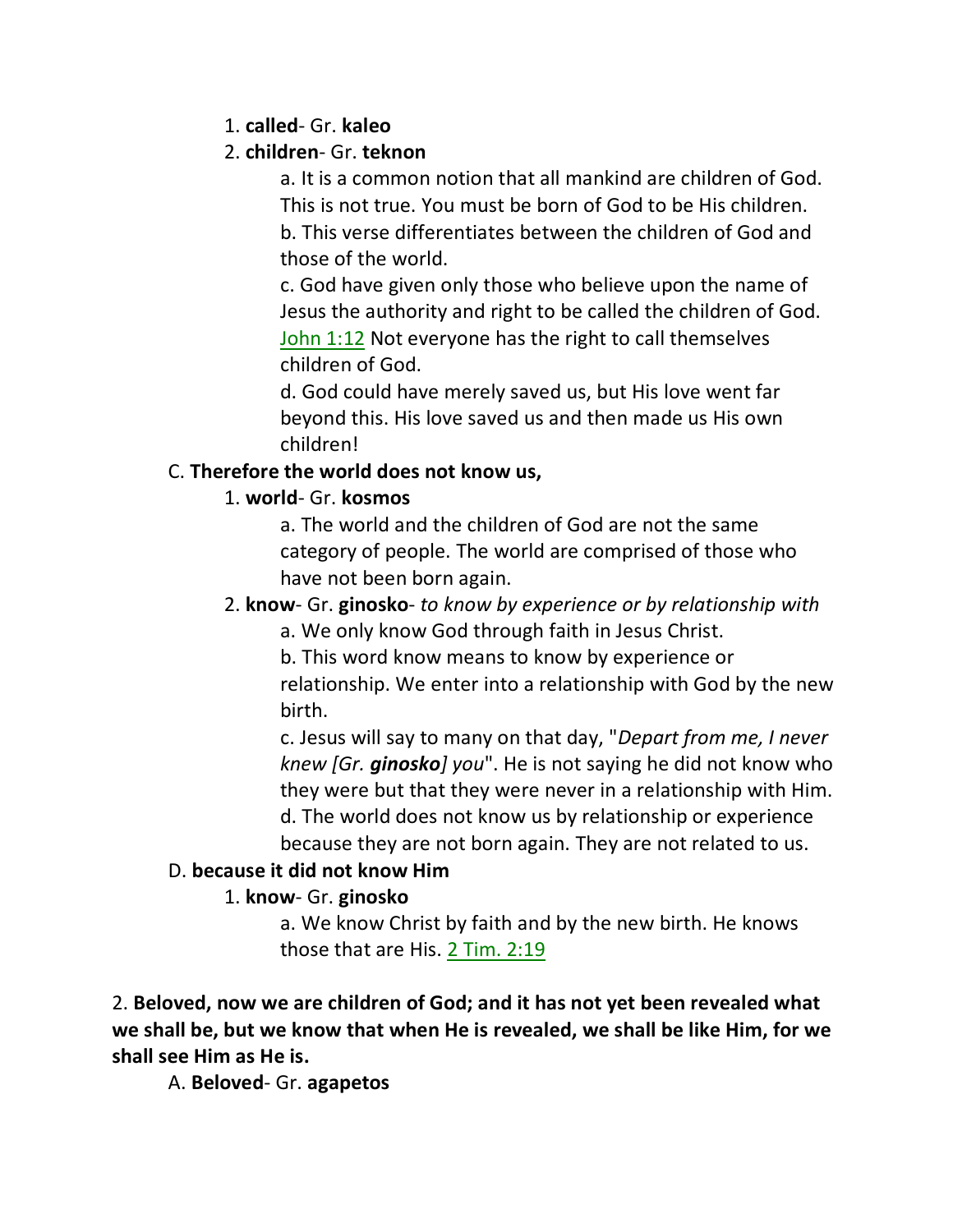1. We need to know and believe that we are loved by God. We are His beloved. You need to personalize this for yourself- "I am God's beloved." You need to put a magnifying lens over your heart by personalizing the Word of God. The sun shines over all the blades of grass, but if you put a magnifying lens over one blade of grass that same sunlight can have much more impact. We need the truth of the Word to burn its imprint into our heart.

#### B. **now we are children of God,**

#### 1. **now**- Gr. **nun**

a. I am glad John used the word "now". This means we are not waiting until we die to become a child of God in heaven. No, we are a child of God here and now on earth.

b. Through the new birth we are ready and qualified for heaven right now. God has left us here though to complete the Great Commission.

# 2. **children**- Gr. **teknon**

a. We are offspring of God through the seed of the Word of God and the Holy Spirit.

b. All three members of the Godhead bear witness that we are the children of God. 2 Cor. 6:18, Heb. 2:11, Rom. 8:16

# C. **and it has not yet been revealed what we shall be**,

# 1. **revealed**- Gr. **phaneroo**- *to make manifest*

a. Right now we might not look like much of a child of God. However, we are. We should not look at other Christians according to the flesh. 2 Cor. 5:16 This also goes for how we view ourselves. We are our own worst critics many times. We need to regularly acknowledge and verbalize that we are right now a child of God.

# 2. **shall be**

a. This speaks of us in resurrection. We shall be like Jesus spirit, soul, and body in resurrection.

# D. **but we know that when He is revealed**,

# 1. **know**- Gr. **eido**

# 2. **revealed**- Gr. **phaneroo**

a. We can't be revealed until Jesus is revealed. We are revealed in Him.

b. As Jesus is revealed to us, we find our true identity in Him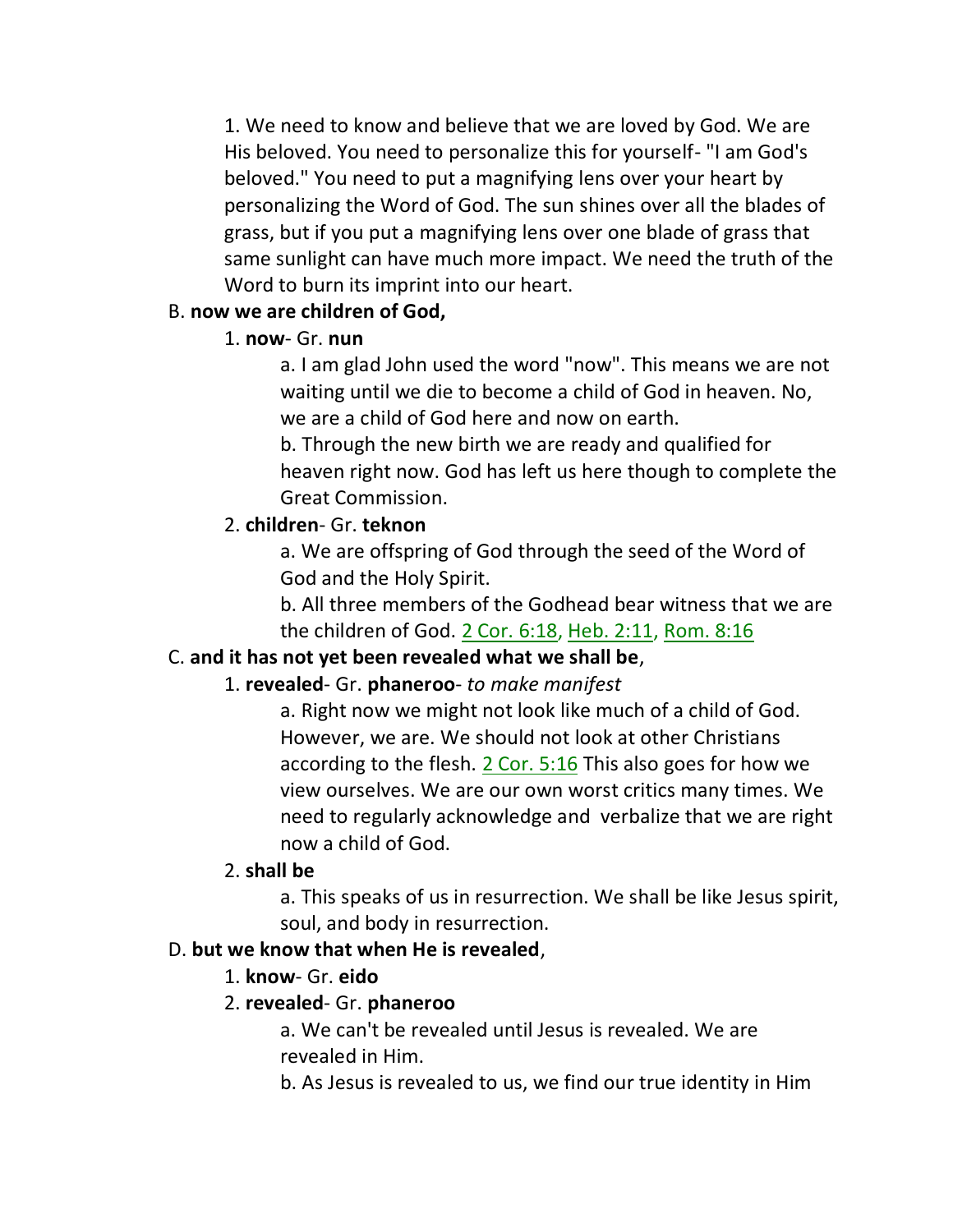revealed.

#### E. **we shall be like Him**,

#### 1. **like**- Gr. **homoios**- *of the same kind, like*

a. This is the law of beholding. What we focus on we will manifest. One day we shall behold Jesus as He is, and we will become just as He is.

2. This principle is seen in the OT with Jacob and the sheep. Gen. 30:39 The sheep gave birth to what they beheld!

3. Now we become like Him as we behold Him through faith in the Word. Then we shall become fully like Him by seeing Him face to face.

4. Those who have fallen asleep in Jesus will be satisfied when they awake with His likeness. Ps. 17:15

# F. **for we shall see Him as He is**

# 1. **see**- Gr. **optanomai**

a. This word means to see with the physical eye, not just with the mind or heart. One day Jesus will physically return and we shall see Him with our eyes.

b. We find our identity in Him. By beholding Him we find His identity being ours.

c. We shall see His face, and His name shall be upon our foreheads. Rev. 22:4

# 2. **as He is**

a. We need to see Jesus as He is. To the degree we see Him as He is, we see how we are now in Him.  $1$  John 4:17

# 3. **And everyone who has this hope in Him purifies himself, just as He is pure.**

# A. **And everyone who has this hope in Him purifies himself,**

# 1. **hope**- Gr. **elpis**- *confident expectation*

a. Confident expectation of God's goodness is a wonderful motivator.

b. The return of Jesus is the blessed hope of the church. Titus 2:13

# 2. **purifies**- Gr. **hagnizo**- *to cleans, to purify*

a. Knowing that Jesus is coming back and we will give an account for our lives should cause us to seek to be purified from the contamination of our past.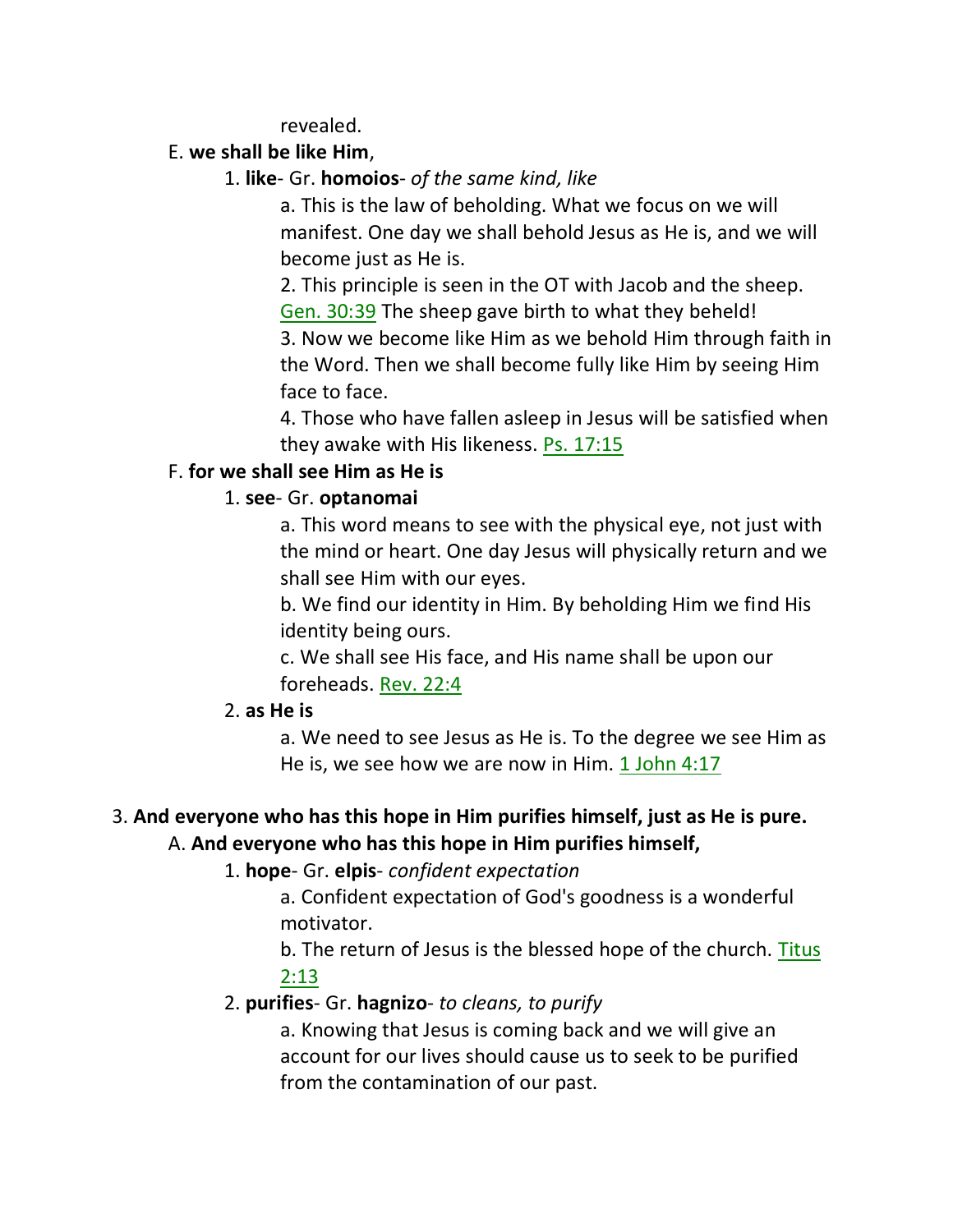b. We are purified by the water of the Word and by faith.

c. This speaks of our soul and lifestyle. Our spirit has been washed and sanctified already. 1 Cor. 6:11

d. We purify ourselves by drawing near to God who not only is purity, but is a purifier to all that come in contact with Him. James 4:8

#### 3. **himself**

a. We can't purify ourself in and of ourselves. It takes the water of the Word, the faith God gives us, and the power of God. However, we must choose to submit ourselves to be cleaned and receive the cleansing from God. God does not automatically cleanse and purify his children. We must cooperate with God.

b. We need to decide to spend daily time in God's Word and in prayer. Many Christians are being bathed in the filthy muddy water of the world rather than spending time washing in the pure water of the Word.

c. If you know a special guest is coming to your house you will take a bath or shower and put on nice clothes in order to greet them and entertain them when they arrive. Jesus is coming over folks! Get ready!

#### B. **just as He is pure**

1. **pure**- Gr. **hagnos**- *pure, chaste, modest, innocent, blameless; pure, purity, clean*

a. Jesus is completely pure. We are the same in our born-again spirit.

b. Our purity is just a result of receiving and partaking of the Lord's purity. The Spirit of the Lord is joined to our spirit. We receive of His purity by faith in the Word of God.

#### 4. **Whoever commits sin also commits lawlessness, and sin is lawlessness.**

#### A. **commits**- Gr. **poieo**- *to practice*

1. This is present tense in the Greek. It is a habitual practice.

B. **lawlessness**- Gr. **anomia**- *the condition of without law, contempt and violation of law, iniquity, wickedness*

1. Grace frees us from the Mosaic Law, but it does not free us to be lawless. We are to be governed by the higher laws of grace- the law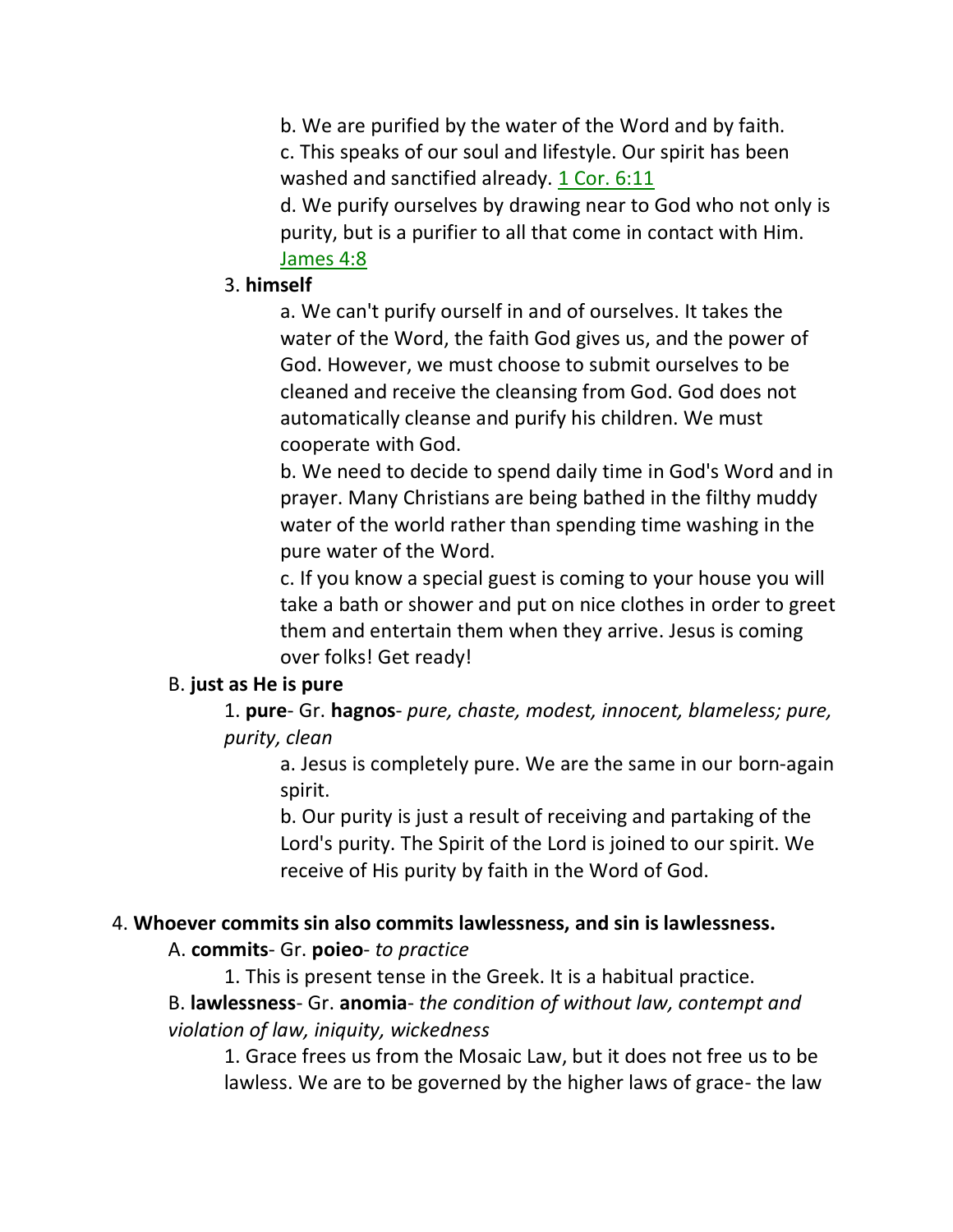of love- John 13:34, the law of faith- Rom. 3:27, and the law of the Spirit of life in Christ Jesus-Rom. 8:2. All three are resources given by grace from God to us- love, faith, and the Spirit of life, that empower us to a supernatural life that pleases God and serves others. We tap into these resources by faith.

2. If the laws of grace do not govern us then we will walk in the flesh and sin.

C. **sin**- Gr. **hamartia**- *to miss the mark*

# 5. **And you know that He was revealed that He might take away our sins, and in Him is no sin.**

A. **know**- Gr. **eido**- *to know by perception*

# B. **revealed**- Gr. **phaneroo**

1. This word carries with it an element of a surprise appearance of what was hidden or unknown. Mankind had tried everything to free itself from sin's dominion. At this point of utter weakness and hopelessness, Jesus was manifested in a joyful surprise to humanity that there was a way to get free from sin. It was by faith in Christ Jesus.

2. Jesus is the revelation of God's nature of love. Jesus was not revealed to punish sins, but to take them away. This is different than any other god in other religions.

# C. **take away**- Gr. **airo**- *to lift off and away*

1. Jesus did not just forgive the guilt of sins, but removed them entirely from us. He took them away as the scapegoat of God. In the OT the scapegoat bore the sins of Israel and then took them with him outside of the camp. Lev. 16:10

2. John the Baptist exclaimed- Behold the Lamb that takes away the sin of the world. John 1:29

3. Our sins have been blotted out, purged, washed away, and taken away from us. Col 2:14, Heb. 1:3, Rev. 1:5

# D. **sins-** Gr. **hamartia**

1. There is the singular sin, which is the sin nature and there are sins that the sin nature produces. Jesus died to sin and for sins. Rom. 6:10, 1 Cor. 15:3

2. Jesus bore our sins in His own body on the cross. 1 Pet. 2:24

# E. **in Him**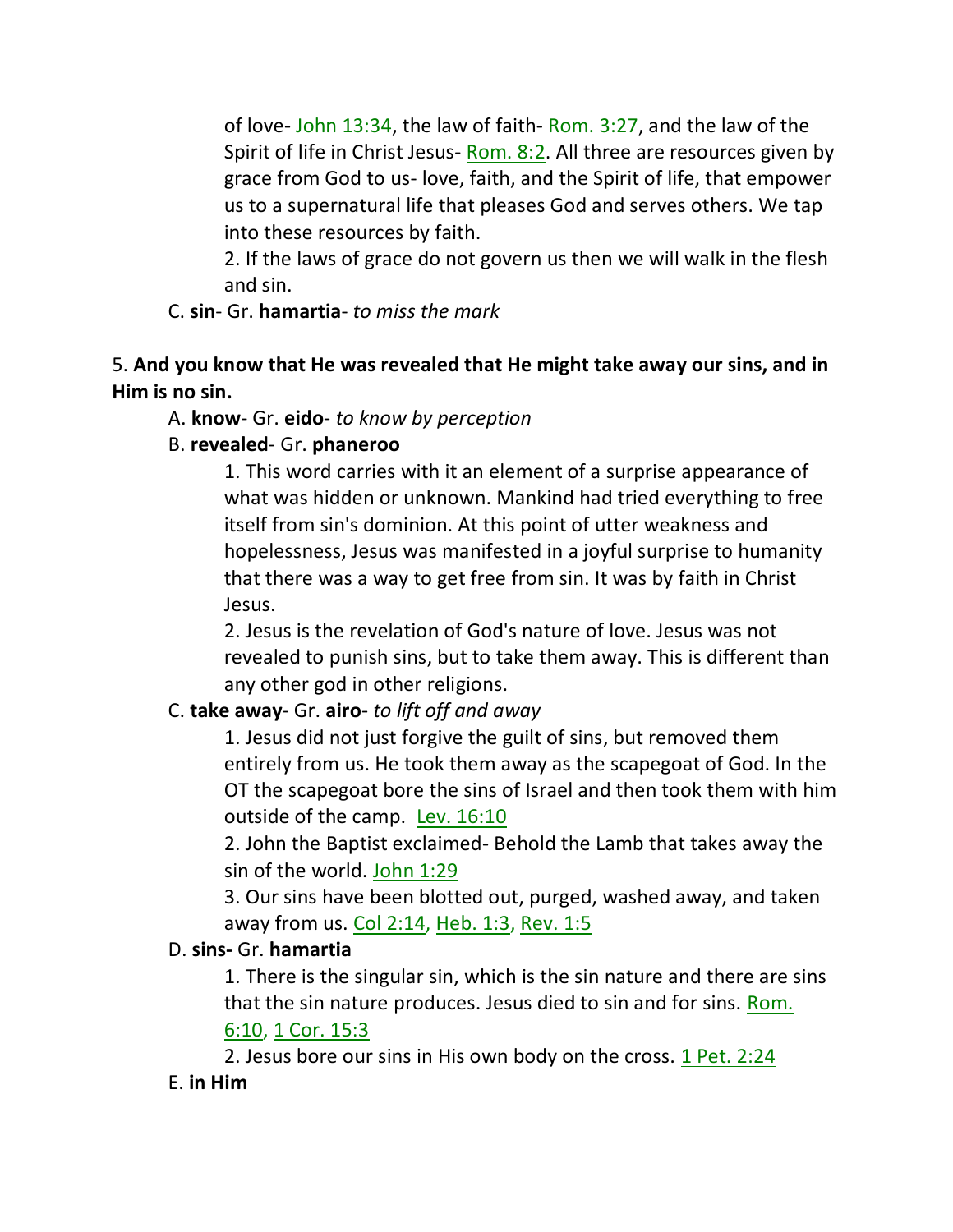1. Spiritually speaking we are in Him. There is no sin in Christ. Our born-again spirit is in Him, which means it is in union with Him. In our reborn spirit there is no sin.

#### F. **no sin**

1. *This is one of the three key passages in the NT dealing with the sinless humanity of the Lord Jesus Christ. Peter tells us that "He did no sin." Paul tells us that "He knew no sin." Now John, the disciple who knew the Lord in an especially intimate way, adds his testimony, "In Him is no sin."*- Believer's Bible Commentary

#### 6. **Whoever abides in Him does not sin. Whoever sins has neither seen Him nor known Him.**

#### A. **Whoever abides in Him does not sin**

#### 1. **abides**- Gr. **meno**

a. This is a word Jesus used. John is fond of using the vocabulary of Jesus. This is a good pattern for us.

#### 2. **sin**- Gr. **hamartano**

#### B. **Whoever sins has neither seen Him nor known Him**

#### 1. **seen**- Gr. **horao**

a. This word can mean to see inwardly with the eyes of the heart. If the physical eyes were meant here, John would have used the specific word **optanomai**. Most Christians have not seen Jesus with their physical eyes. This word means to see Jesus with our heart.

b. Looking unto Jesus is a key to not sinning. Looking unto Jesus is the key to walking in the Spirit and not fulfilling the lusts of the flesh. 3 John 1:11

c. If you are sinning your eyes on not on Jesus.

2. **known**- Gr. **ginosko**- *to know by experience or relationship* a. If you are sinning you do not have your eyes on Jesus or are you partaking of your relationship with Him.

# 7. **Little children, let no one deceive you. He who practices righteousness is righteous, just as He is righteous.**

# A. **Little children**- Gr. **teknion**

1. Little children are easily deceived. We need grow up in the Word of God in order not to be deceived.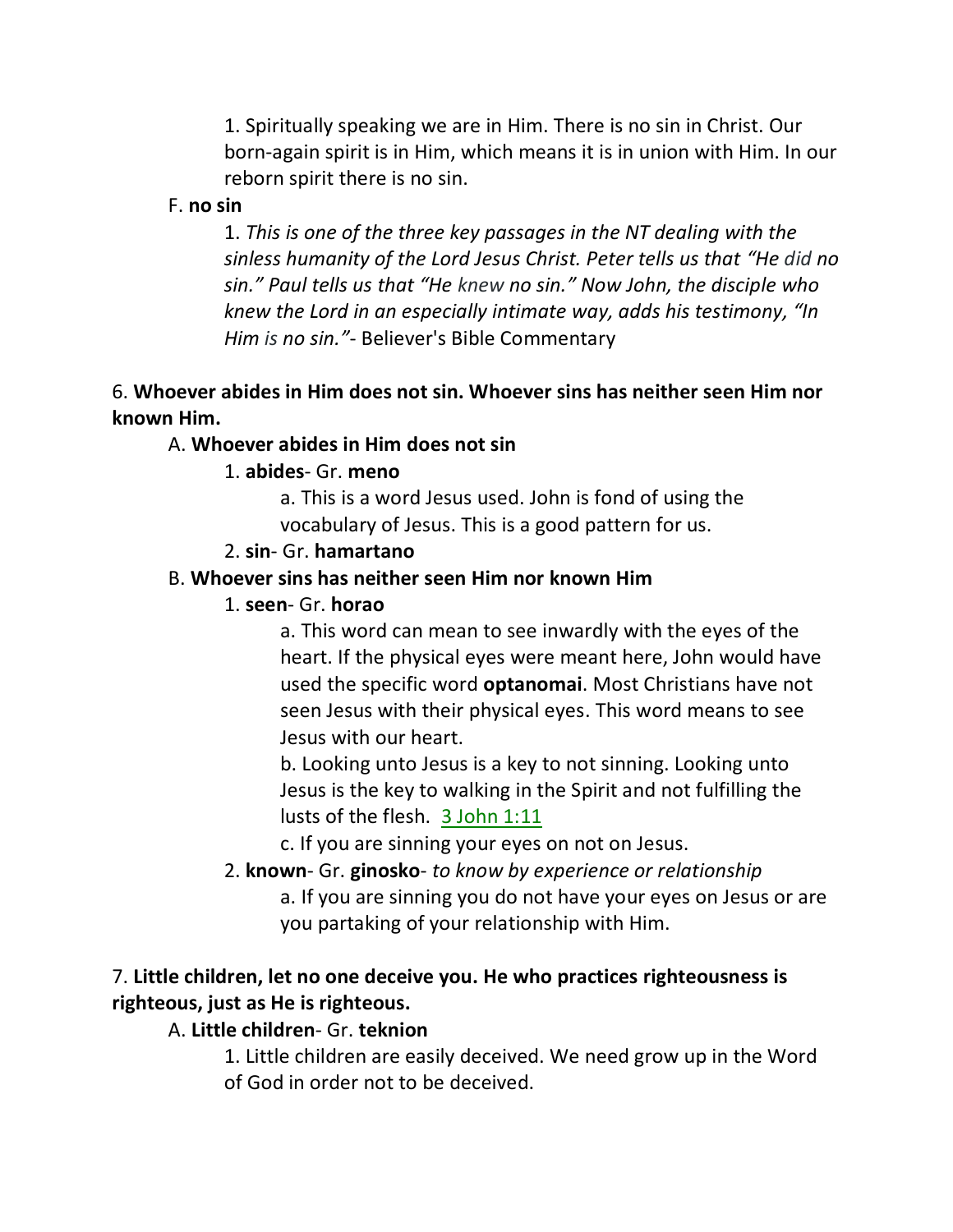#### B. **let no one deceive you**

1. **deceive**- Gr. **planao**- *to wander from the truth*

#### C. **He who practices righteousness is righteous**

#### 1. **practices**- Gr. **poieo**

1. Present tense in the Greek

#### 2. **righteousness**- Gr. **dikaiosune**

a. We are righteous by faith. To practice righteousness is to walk in and put into practice our faith. Those who walk in faith will live truly holy.

b. This is not speaking of mere outward actions. There are many unsaved religious people that outwardly do many good and noble deeds but that does not save them or make them righteous.

#### 3. **righteous**- Gr. **dikaios**

a. This is the root of righteous deeds. Being righteous is a gift from God by placing one's faith in Jesus Christ. Walking in righteousness is no more than walking in faith in the Lord and His Word. One can't walk in true righteousness unless they have been born again and become truly righteous in Jesus. Eph. 4:24

b. The difference between the life of a religious person and a truly born-again person is the supernatural fruit of the Holy Spirit that is manifested in adverse situations.

c. Some unbelievers can act quite kind until they get crossed by someone and then what is under the thin veneer comes out. I am careful around those who put out a lot of honey. There are always stingers near a lot of honey! A believer can be kind to the most unkind people, an unbeliever can't. It is supernatural fruit of the Holy Spirit that an unbeliever simply cannot reproduce.

d. It is much like the Egyptian magicians that came against Moses. They could copy some of what Moses did but they could not reproduce everything Moses did. It is the same with an unbeliever and a believer. They can't reproduce the supernatural fruit of the Holy Spirit.

#### D. **just as He is righteous**

1. A believer is in union with Christ and is the source of righteousness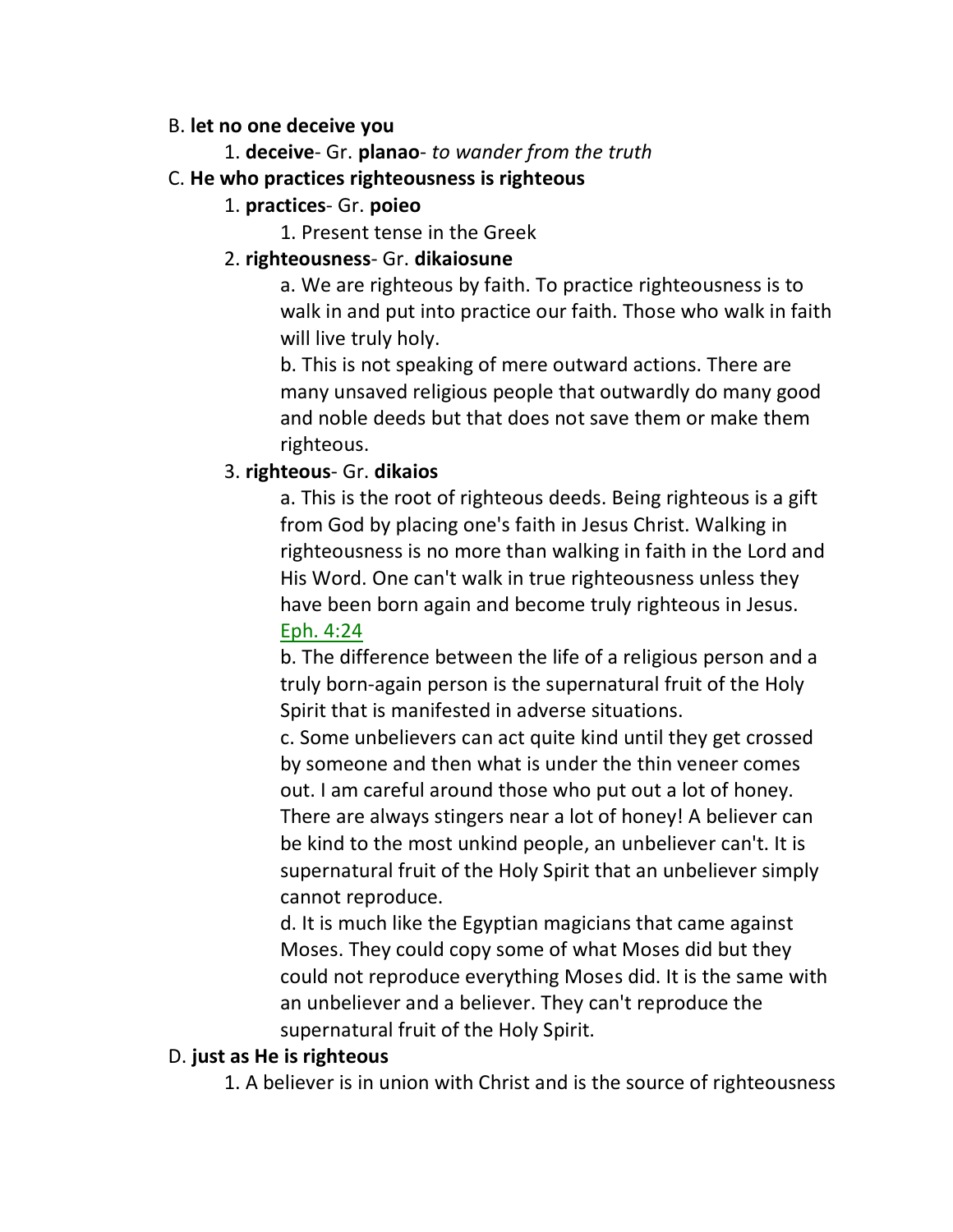for a believer to draw from by faith. He is the Vine and we are the branches. John 15:5

8. **He who sins is of the devil, for the devil has sinned from the beginning. For this purpose the Son of God was manifested, that He might destroy the works of the devil.**

# A. **He who sins is of the devil,**

- 1. **sins** Gr. **poieo hamartia** *to practice sin*
	- a. This speaks of a lifestyle of sin.
- 2. **devil** Gr. **diabolo** *one who throws in order to divide, the accuser* a. Just because you sin that does not make you of the devil. You can sin as a Christian. This is talking about a lifestyle characterized by sin. You can't be born again and have a life characterized by sin. If your life is, then it shows that you have not been born again and you are of the devil. Just because you call yourself a Christian does not make you one. A Christian is a little Christ. A Christian should act like Christ. Some people act like a little devil because they are of the devil.

b. Jesus said the religious men of his day were of their father the devil. John 8:44

# B. **for the devil has sinned from the beginning**

# 1. **sinned**- Gr. **hamartano**

a. The original sin was pride. Satan is the Father of sin. He was the first to sin. He is the author and finisher of sin. Sin will be eradicated from the earth when the devil is thrown into the Lake of Fire after the Millennial reign of Jesus. Rev. 20:10 Jesus is the author and finisher of faith.

# 2. **beginning**- Gr. **arche**

a. This beginning was before Adam and Eve were created. He sinned as Lucifer and became Satan. Eze\_28:14-15; Eze\_28:17

# C. **For this purpose the Son of God was manifested,**

# 1. **purpose**- Gr. **touto**

# 2. **manifested**- Gr. **phaneroo**

a. The devil was having a quite the good time before Jesus appeared and started wrecking up his work.

# D. **that He might destroy the works of the devil**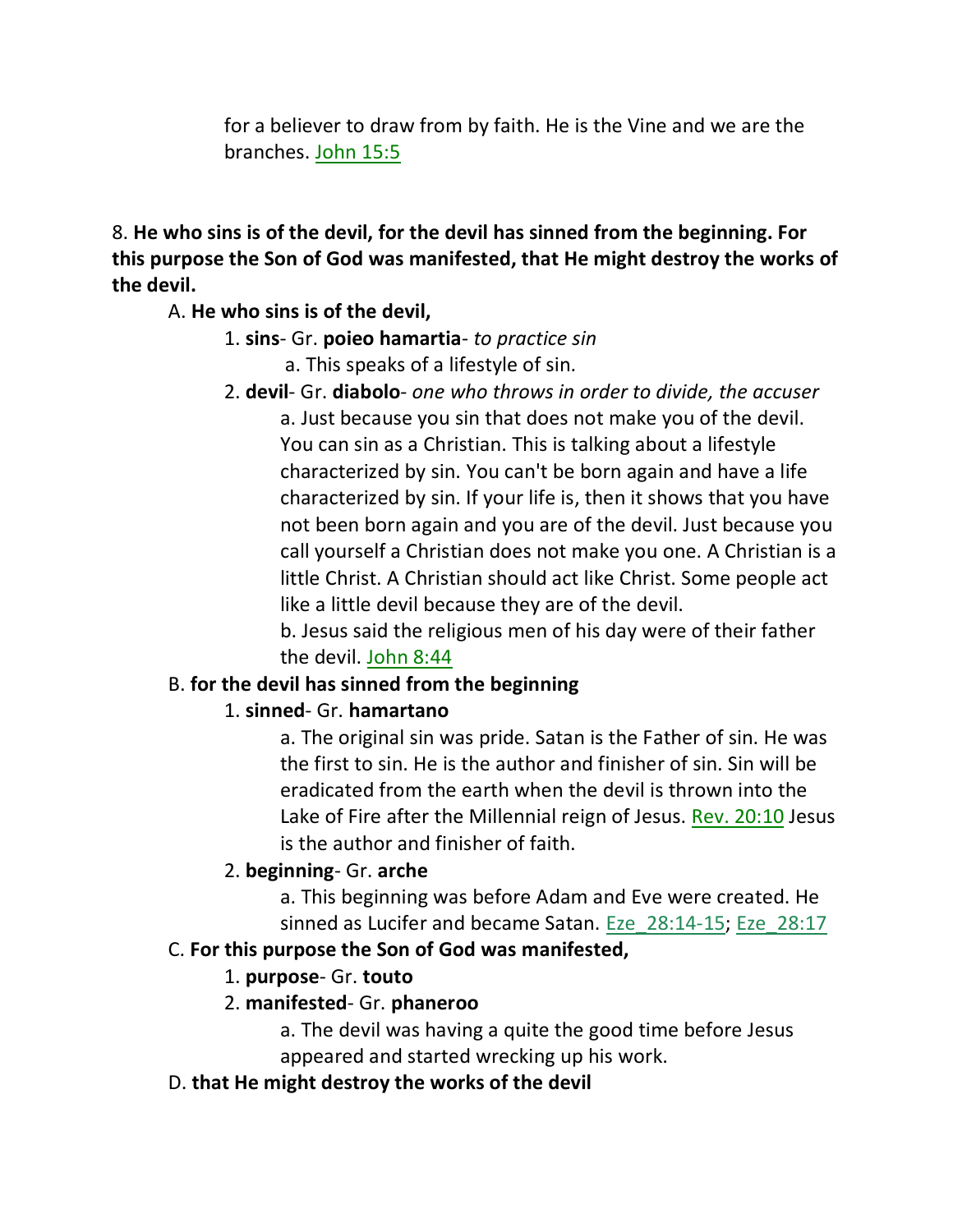1. **destroy**- Gr. **luo**- *to loosen*, *to destroy, e.g., buildings, to demolish* a. When people flip houses they will take a house that someone had previously occupied and demo it and start over. Jesus came to demo the works of the devil and build up his works in people and the earth.

b. Demo is usually fun. I believe Jesus is having a great time demolishing the devil's works!

# 2. **works**- Gr. **ergon**

a. These works are built upon the foundation of lies.

#### 9. **Whoever has been born of God does not sin, for His seed remains in him; and he cannot sin, because he has been born of God.**

# A. **Whoever has been born of God does not sin,**

1. **born**- Gr. **tikto**

a. Not all people are children of God. You must be re-born into God's family. John 3:3

2. **sin**- Gr. **poieo hamartia**- *to practice sin*

# B. **for His seed remains in him,**

#### 1. **seed**- Gr. **sperma**

- a. The sperm of God imparts His DNA into our reborn spirit.
- b. The sperm of God is the Word of God. 1 Peter 1:23, James

1:18

c. The Word of God is seed. Luke 8:11

# 2. **remains**- Gr. **meno**

a. God's DNA is in each believer and will remain forever.

# 3. **in him**

a. The sperm of God remains in our born-again spirit. This phrase helps us to understand the next phrase.

#### C. **and he cannot sin,**

#### 1. **cannot sin**- Gr. **dunamai ou hamartano**

a. This is present tense in the Greek. He cannot continue to or habitually sin.

b. How do you reconcile this with the fact that all Christians sin now and then?

c. In our born again spirit we cannot sin. When we sin we sin in our soul and with our body. Our reborn spirit is sealed by the Holy Spirit and no sin or contamination can enter into it.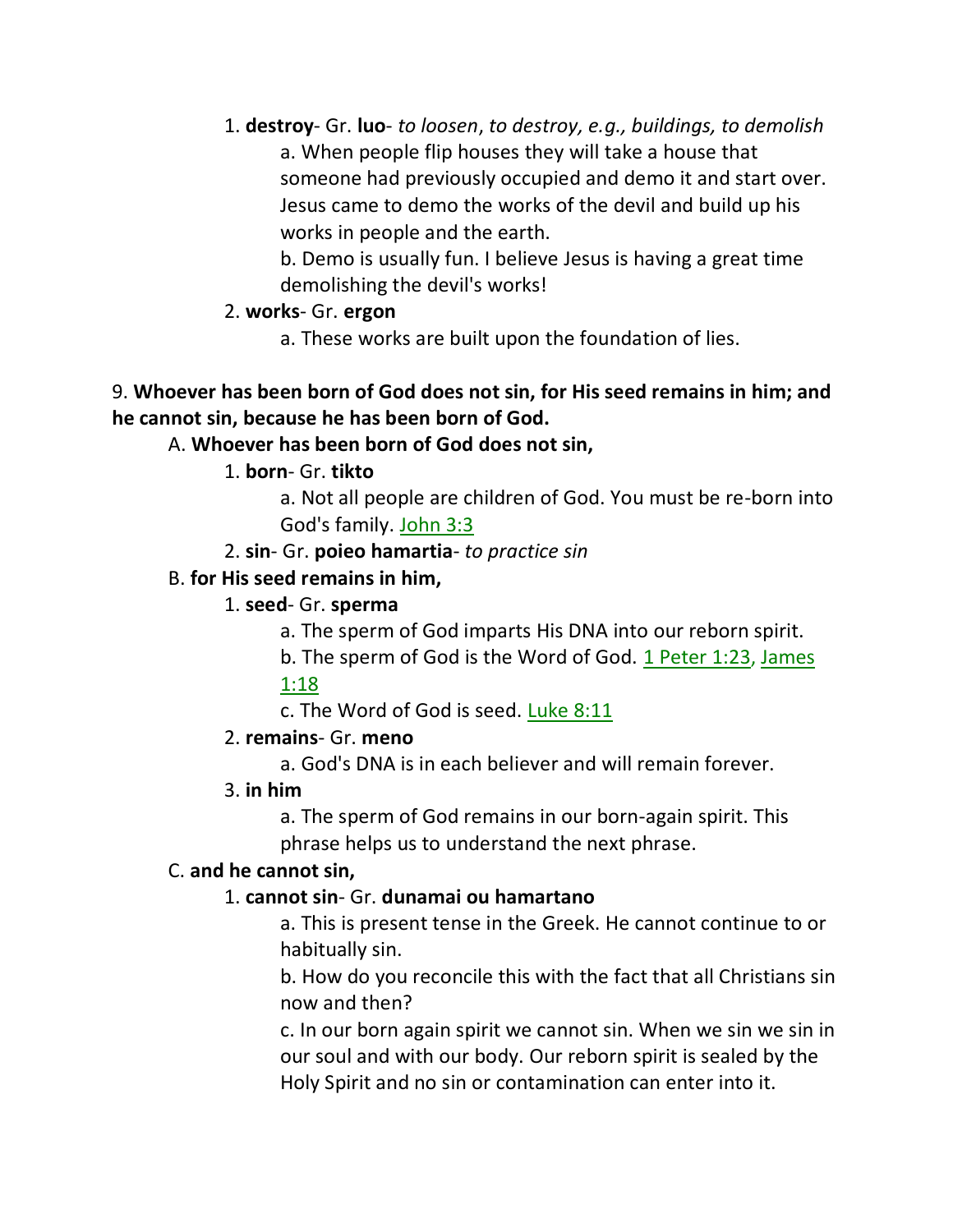d. This verse can't be used for teaching sinless perfection in a believer's life. *There is no state of grace in which sin becomes an impossibility; neither is there a state of grace in which sin becomes compatible with the Christian life.* - Ultimate Cross Reference Library notes

#### D. **because he has been born of God**

1. Our reborn spirit has never sinned and never will.

10. **In this the children of God and the children of the devil are manifest: Whoever does not practice righteousness is not of God, nor** *is* **he who does not love his brother.**

# A. **In this the children of God and the children of the devil are manifest**

1. **children**- Gr. **teknon**- *child, offspring*

# 2. **devil**- Gr. **diabolos**

a. This verse proves that not all of mankind are children of God. Here we see there are children of the devil and also there are children of God. If you are not a child of God, then you are a child of the devil, no matter how nice and sweet you look or sound.

# 3. **manifest**- Gr. **phaneros**

a. John uses this word eight times in this letter. Those of God and the devil are made evident and plain by the fruit they produce.

# B. **Whoever does not practice righteousness is not of God,**

#### 1. **practice**- Gr. **poieo**

#### 2. **righteousness**- Gr. **dikaiosune**

a. This means to walk in and practice using your faith in Jesus. b. What it means to practice righteousness will be described in a few verses when John uses Cain and Abel as examples of those doing works of evil and righteousness.

#### C. **nor is the he who does not love his brother**

#### 1. **love-** Gr. **agapao**

a. Apparently, two things the Gnostics did not manifest was faith in the Lord and love and concern for others. Children of the devil do not trust God and they are only concerned for themselves or what concerns themselves. If they show concern for others it is usually to look good in front of others or to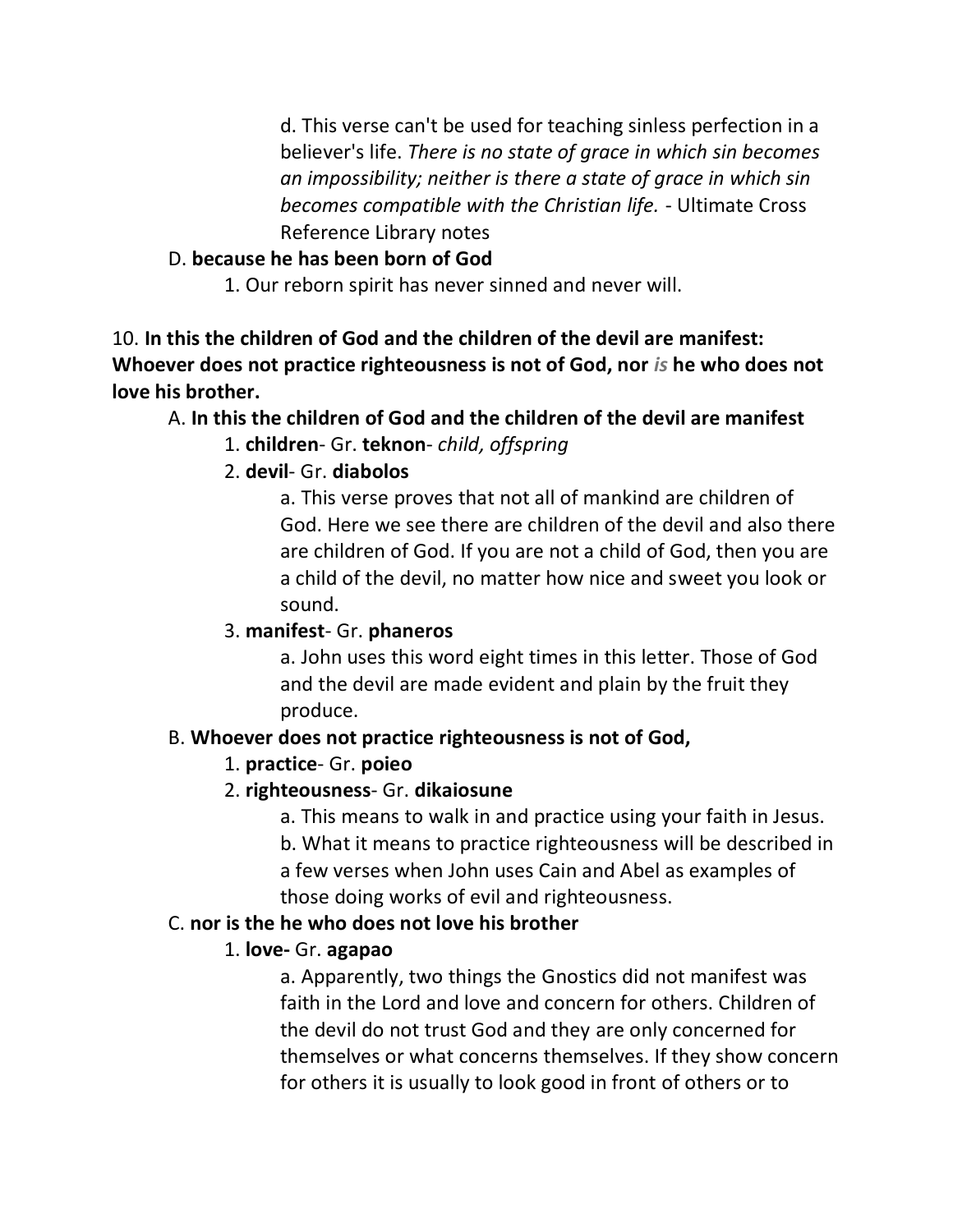make their consciences feel better by doing something good.

#### 2. **brother**- Gr. **adelphos**

a. The command of the Lord is to believe upon the Lord Jesus and to love others as Jesus as loved us. 1 John 3:23 Practicing righteousness is believing on Jesus which is the first part of the Lord's command and here we see the second part of the Lord's command which is to love our brother.

# 11. **For this is the message that you heard from the beginning, that we should love one another,**

# A. **For this is the message that you heard from the beginning,**

- 1. **message** Gr. **aggelia** *announcement, pronouncement*
- 2. **heard** Gr. **akouo**

# 3. **beginning**- Gr. **arche**

a. From the beginning of the Word of God in the Law. Lev. 18:19 This was not anything new that God wants us to love others. However, in the NT Jesus commanded us to love with the love He give us first. Under grace we are resourced with the love to love people with.

b. John wanted to let these saints know that no matter what the Gnostics were teaching that the instructions given them from God had not changed. There was no updates to what they had already been taught so they needed to stick with what they already been taught.

c. This goes for us today. God is not given out new and different instructions than what has been recorded in the Bible. Teachers will arise in the last days proclaiming new and novel teachings. We should stick with what we already have from God, there are no new updates!

# B. **that we should love one another**

# 1. **love**- Gr. **agapao**

a. The law commanded love, and Jesus taught on it and provided God's resource to actually do it.

12. **not as Cain** *who* **was of the wicked one and murdered his brother. And why did he murder him? Because his works were evil and his brother's righteous.**

A. **not as Cain who was of the wicked one and murdered his brother.**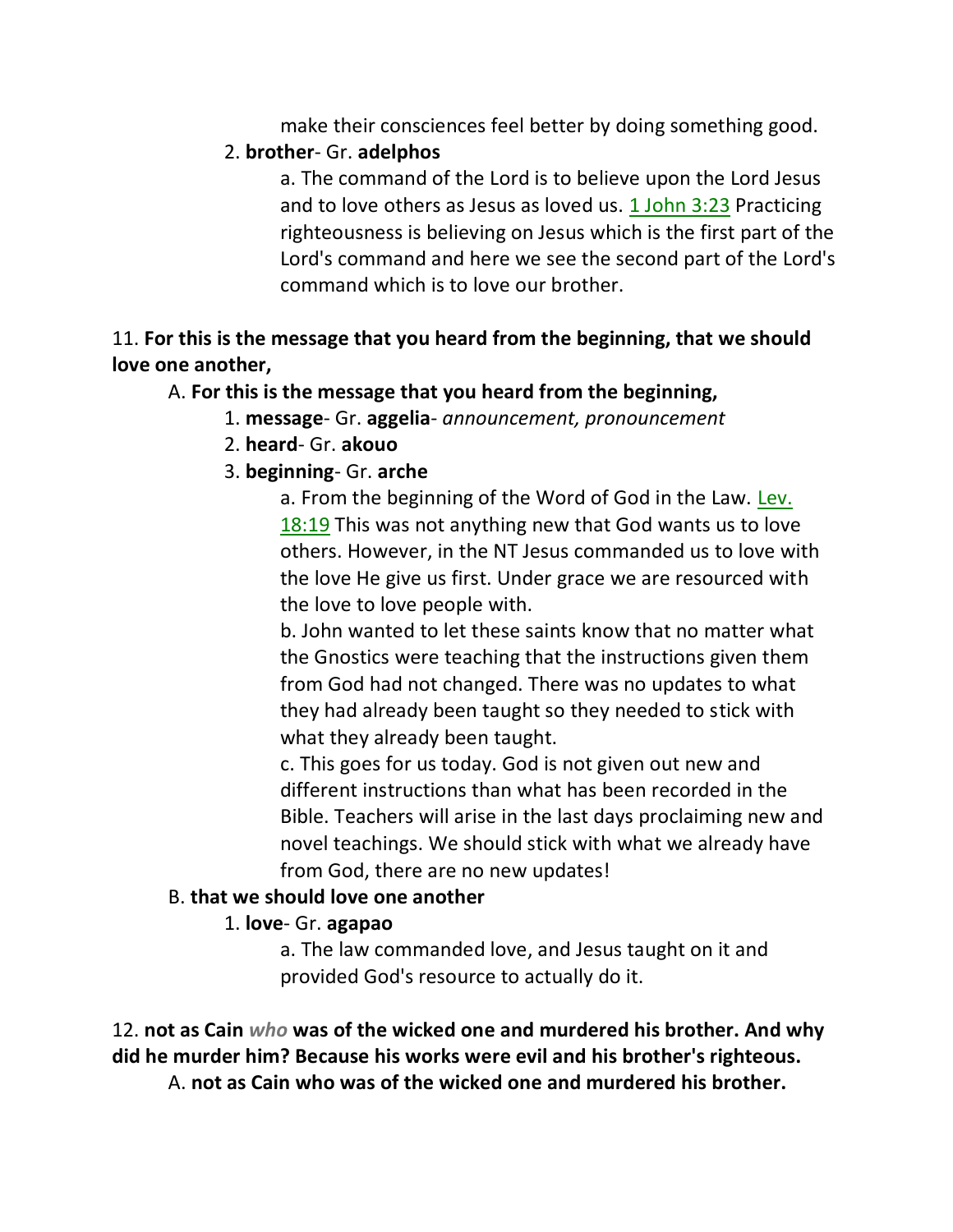- 1. **Cain** Gr. means- *possession, acquired*
- 2. **wicked one** Gr. **poneros** *evil in active opposition to the good* a. *A kakos (evil) man is willing to perish in his own corruption. But a ponēros (pernicious) person, seeks to drag every one else down with himself into the corruption and destruction that awaits him. That is Satan*. - Wuest Word Studies

3. **murdered**- Gr. **sphazo**- *to slay by cutting the throat, to slay, slaughter, butcher*

a. *The word "slew" is sphazō, "to slay, slaughter, butcher, by cutting the throat." It was used in classical Greek of slaughtering victims for sacrifice by cutting the throat, also of animals tearing by the throat, of any slaughter by knife or sword. It is used in the LXX (Greek translation of the Old Testament), of the slaying of the Levitical sacrifices (Lev\_1:5). The usual word meaning "to kill" is apothnēskō. The inspired writer goes out of his way to use a specialized word to describe the murder of Abel by Cain. The latter cut his brother's throat. God said to Cain, "What hast thou done? The voice of thy brother's blood crieth unto Me from the ground" (Gen\_4:10). The method Cain used to kill his brother was one in which much blood would be shed. The cutting of the jugular vein would fit that description. The human race learned how to kill when it was taught to slay a sacrificial animal as it approached a holy God (Gen\_3:21). -*Wuest Word Studies

#### 4. **brother**- Gr. **adelphos**

a. This is Abel.

#### B. **And why did he murder him?**

#### 1. **murder**- Gr. **sphazo**

a. Cain was jealous of Abel because His blood sacrifice was accepted by God and his vegetables were rejected. He had watched Abel slit the throat of lambs in order to worship God, and imitated that by slitting Abel's throat.

#### C. **Because his works were evil and his brother's righteous**

#### 1. **works**- Gr. **ergon**

a. The only work recorded about Cain was he offered the best of the produce of the ground to God. Here we see that was considered evil. Why? It was because God had communicated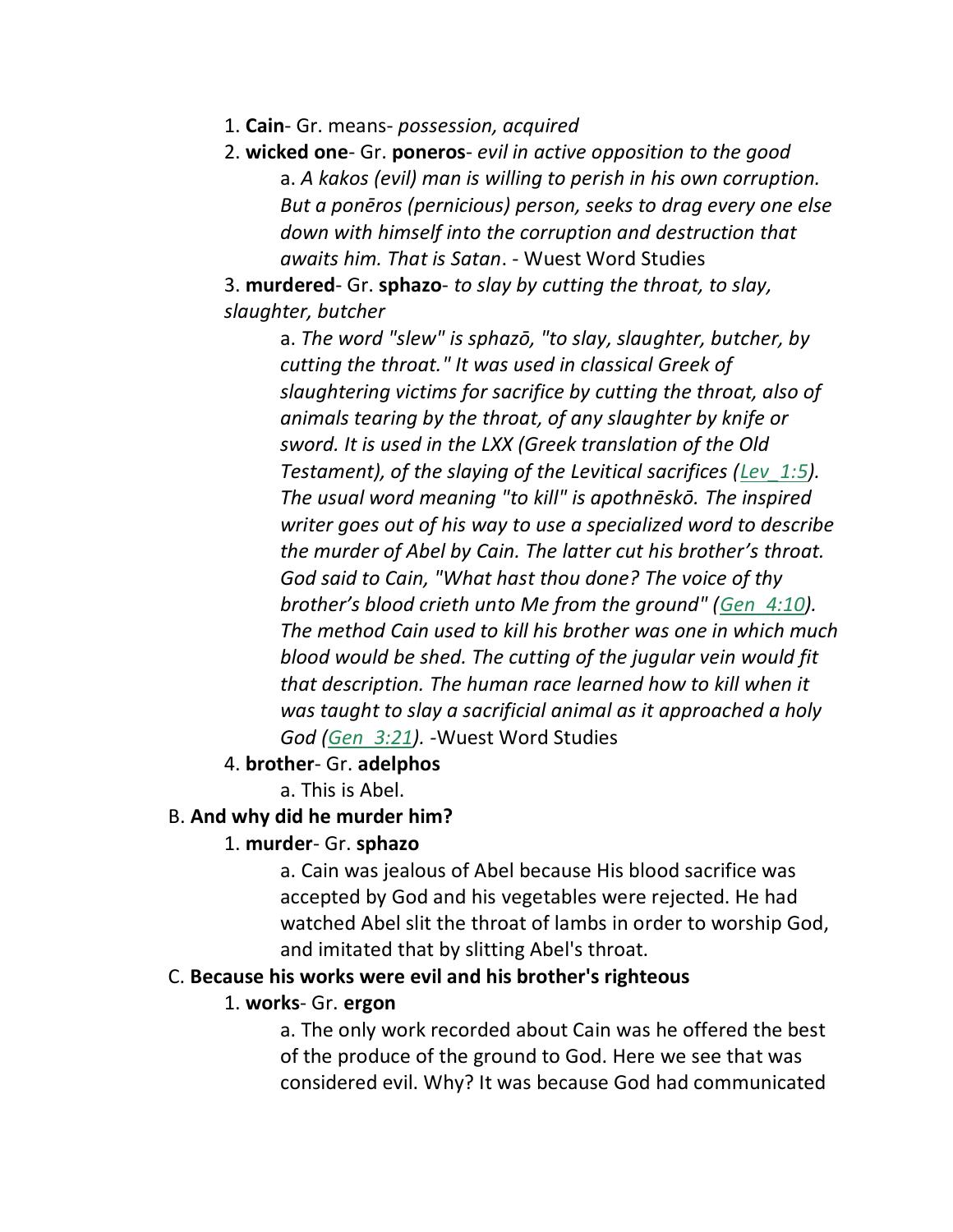that he wanted a blood sacrifice in worship of Him. How do we know this. Because it says in Hebrews 11:4 that by faith Abel offered a better sacrifice than Cain. Faith comes by hearing and hearing by the Word of God. Rom. 10:17 Since Abel offered by faith he had to have heard that God required a blood sacrifice in approaching and worshipping Him. Cain disregarded this and decided to approach and worship God another way. He offered the fruit of the cursed ground from the sweat of his own brow. This was considered evil by God.

#### 2. **evil**- Gr. **poneros**

a. It is evil to do things out of self-righteousness and pride even on the surface they are noble and attractive. I am sure Cain worked very hard in the field to produce the crops he gave God. I am sure they were the very biggest and best of his labor and work. However, they represented his own works to obtain God's approval and acceptance instead of faith in the shed blood of an innocent substitute.

#### 3. **righteous**- Gr. **dikaios**

a. What Abel did he did in and by faith. He offered a blood sacrifice that was a type of Jesus Christ, the Lamb of God, sacrificed for us. This is the only work recorded for us that Abel did. Here we see that this was considered a righteous work. Here we see that in 1 John when John talks about practicing righteousness that it means to act in and by faith in the Lord, not just outward good deeds in which many in the world try to do to earn salvation like Cain.

#### 13. **Do not marvel, my brethren, if the world hates you.**

#### A. **Do not marvel,**

#### 1. **marvel**- Gr. **thaumazo**- *wonder at*

a. Sometimes it is shocking that the world hates us because we have done nothing against them and we have tried to do good things. We need to realize that they don't hate us for doing good things, but because that the things we are doing are connected to and in the name of Jesus Christ. Luk\_21:17 That is there real issue. There issue is with God and Jesus, not you. They don't want to be accountable to God for what they do,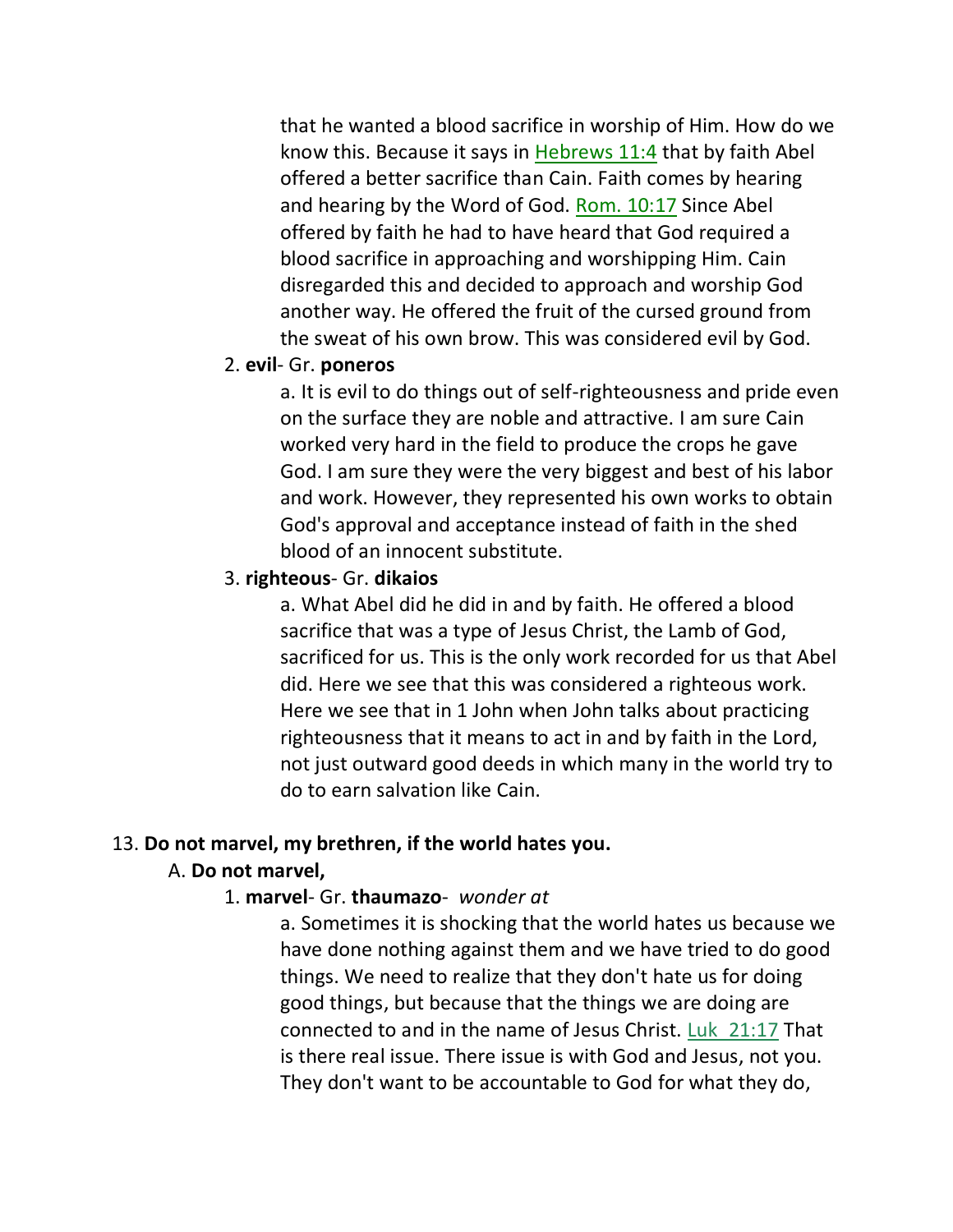neither do they want to submit themselves to the rulership of God and Christ.

#### B. **my brethren,**

#### 1. **brethren**- Gr. **adelphos**

a. Here we see the difference between those called "brethren" and those called the "world". You are either in brethren or in the world. There is no such thing as "the brotherhood" of all mankind.

#### C. **if the world hates you**

# 1. **world**- Gr. **kosmos**

a. These are those who have not been born again. They are not saved. They are unbelievers.

# 2. **hates**- Gr. **miseo**- *hatred, usually implying active ill will in words and conduct, a persecuting spirit*

a. This Greek word is not a mere hatred in the heart but an active aggression in word or deed.

# 14. **We know that we have passed from death to life, because we love the brethren. He who does not love his brother abides in death.**

# A. **We know that we have passed from death unto life,**

- 1. **know** Gr. **eido** *to know by perception*
- 2. **passed** Gr. **metabaino** *to walk or cross over*

a. We pass over by the new birth. We live over in this new realm by faith and drawing upon the Spirit inside of us. When we do this the fruit of love is manifested in and through us.

# 3. **death**- Gr. **thanatos**

a. This is spiritual death.

# 4. **life**- Gr. **zoe**

a. This is spiritual life.

b. Most people only think of passing from death to life when it comes to dying physically and going to heaven. This actually takes place spiritually when we are born again. We pass over from the realm of spiritual death to spiritual life. Joh 5:24, Col

# 1:13, 1 Pet. 2:9

# B. **because we love the brethren**

# 1. **love**- Gr. **agape**

a. One of the signs that we have been born again and are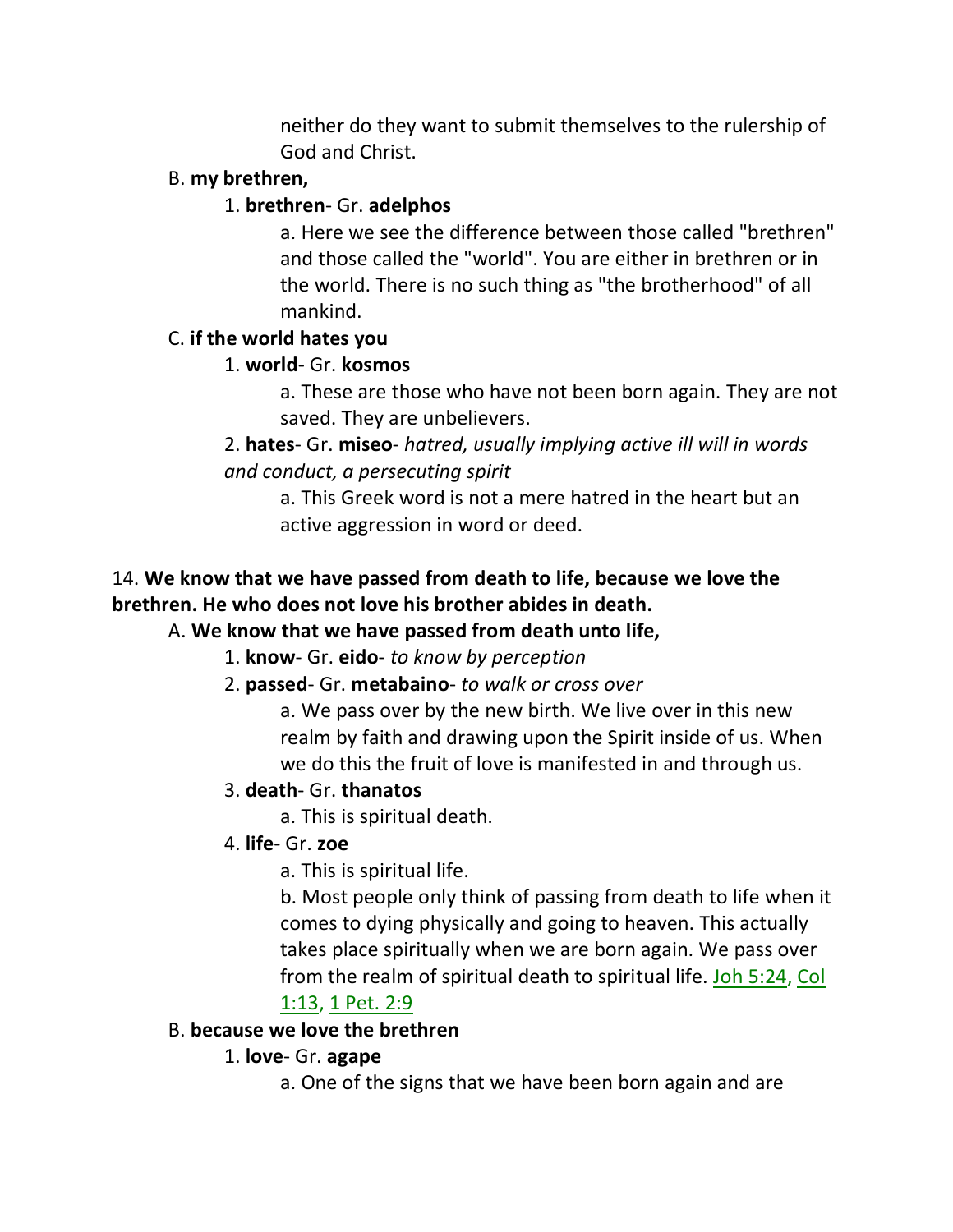joined to Jesus is that we start bearing the fruit of love. b. Love in our heart is our birth certificate that proves we have been born anew into the kingdom of God's dear Son.

#### 2. **brethren**- Gr. **adelphos**

a. This is fellow believers. If we can't love believers, then how will we ever love unbelievers.

#### C. **He that does not love his brother abides in death**

#### 1. **abides**- Gr. **meno**

a. If we are not loving our brother we are walking in the flesh which is a hold over from our life in darkness as an unregenerate unbeliever. If we are not walking in love we are walking like an unbeliever. An unbeliever does not have love in their heart to love others with, but we believers have no excuse because the love of God has been shed abroad in our heart by the Holy Spirit and just needs to be drawn upon.

# 15. **Whoever hates his brother is a murderer, and you know that no murderer has eternal life abiding in him.**

# A. **Whoever hates his brother is a murderer,**

1. **hates**- Gr. **miseo**- *hatred; usually implying active ill will in words and conduct, a persecuting spirit*

- a. This word would encompass slander.
- 2. **brother** Gr. **adelphos**
- 3. **murderer** Gr. **anthropoktonos** *a man slayer*

a. You can kill someone's reputation with words.

# B. **and you know that no murderer has eternal life abiding in him**

# 1. **know**- Gr. **eido**

2. **eternal life**- Gr. **aionios zoe**

a. This is not so much a duration of life but a quality of life. John 17:3 It is the God-kind of life.

b. This does not include negligent homicide, self-defense, or killing during times of war.

c. Both Moses and David committed murder in the OT.

d. The thought here is the murder in the heart and not the actual physical act. John is saying here that if someone has habitual hatred in his hearts toward others it shows they are not born again.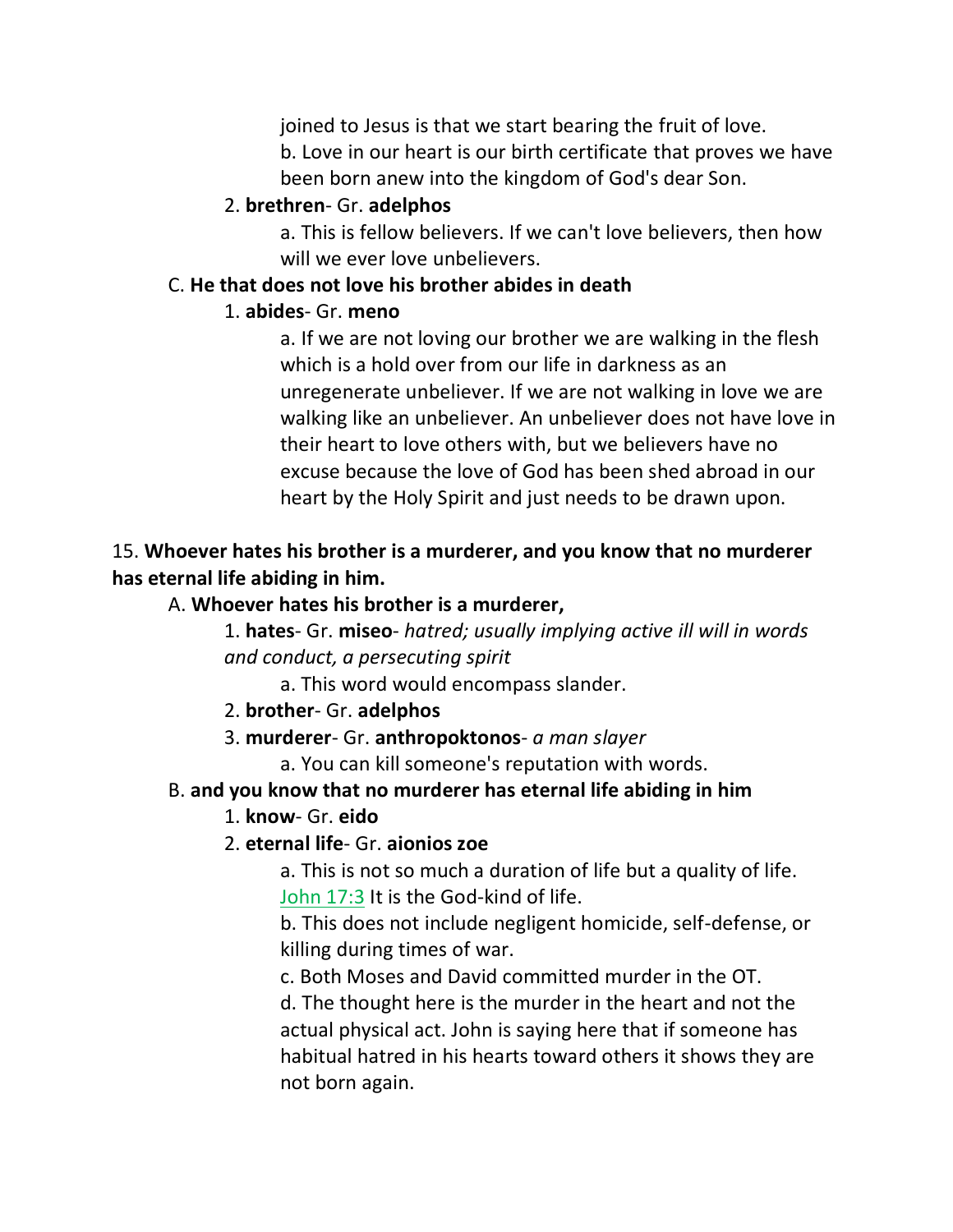e. Apparently, the Gnostics were persuasive teachers but had no personal regard for others around them. John was pointing out their lack of fruit as proof that they did not know God or where they born again.

#### 3. **abiding**- Gr. **meno**

a. John uses this word 24 times in this letter! Manifesting the fruit of the Spirit has everything to do with abiding in Jesus by faith.

b. John really got what Jesus was saying in John 15 in one of his last teachings to the disciples in which Jesus stressed the importance of abiding in Him and His Word. John did not let this teaching go but kept abiding in it. Jesus' teachings took root in John and it came out when he taught others.

#### 16. **By this we know love, because He laid down His life for us. And we also ought to lay down** *our* **lives for the brethren.**

#### A. **By this we know love**,

1. **know**- Gr. **ginosko**- *to know by experience or by relationship* a. How do you know God loves you? Many go by their feelings or their personal worthiness. This is sinking sand. The only way we can gage God's love for us is that Jesus came and died for us at our worst. Rom\_5:8, Joh\_3:16, Joh\_15:13, 1Jn\_4:9; 1Jn 4:10 His love for us has nothing to do with us, but it has everything to do with Him. God is love. 1 John 4:8 b. You can only really know God's love by experiencing it in the confines of a relationship with Him.

2. **love**- Gr. **agape**

#### B. **because He laid down His life for us**

- 1. **laid down** Gr. **tithemi** *to place, to set, lay, deposit*
	- a. The Shepherd laid down His life for the sheep, by becoming the Lamb of God. Joh 10:11; Joh 10:15
- 2. **life** Gr. **psuche** *soul, a human individual*

a. Jesus laid His life down voluntarily. No one took His life. Joh\_10:17-18

b. In the previous verse we see someone is a life taker is not of God. God is love and love is a life giver. Jesus gave His life for ours.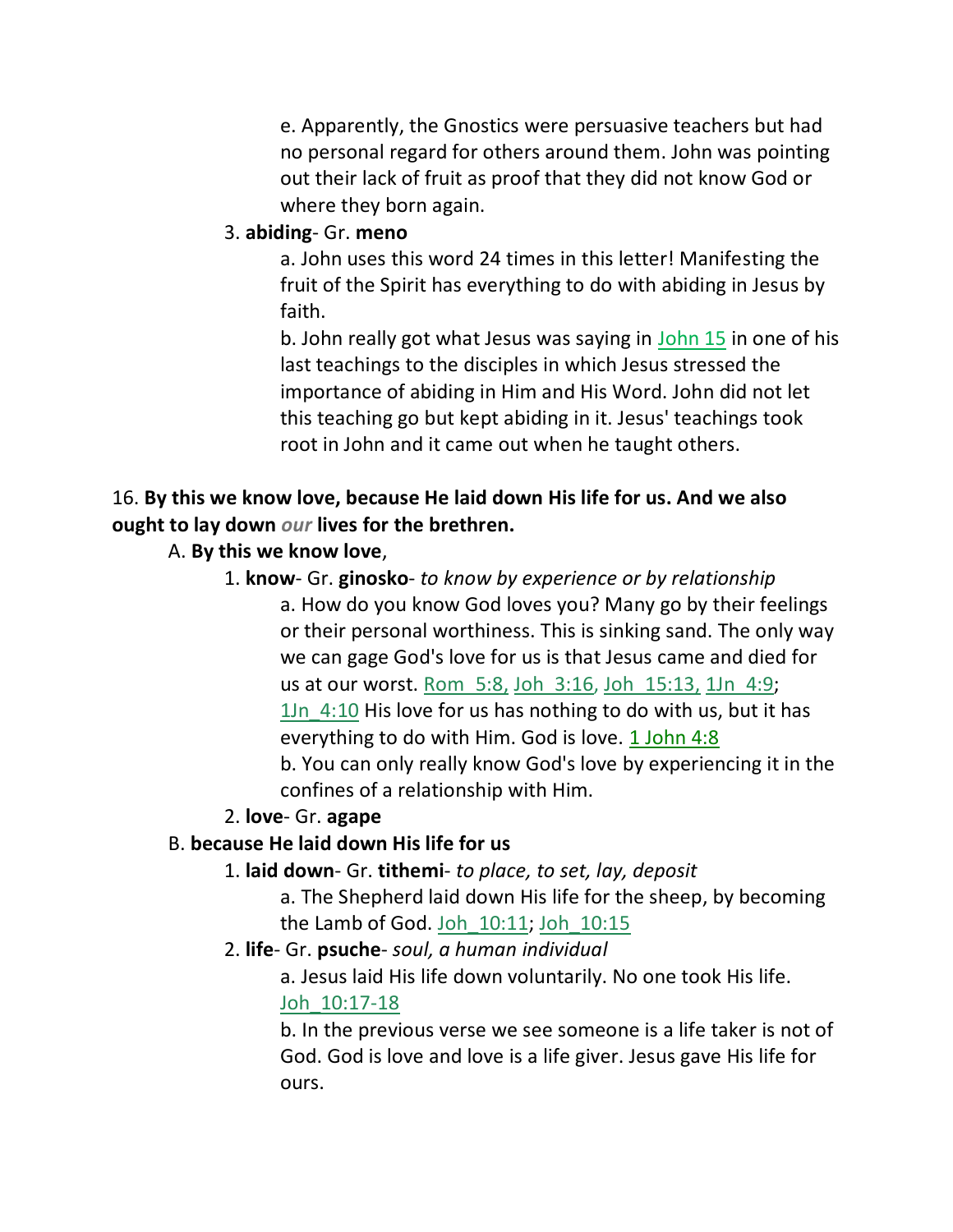c. The word for life here is the Greek word for soul. This word can mean the mind, will, and emotions but also it can mean the entire individual. Jesus laid down his own thoughts, will, and desire to do God's will, which was to give His life for ours. Jesus gave of Himself for all of us.

# C. **And we also ought to lay down our lives for the brethren**

1. **ought**- Gr. **opheilo**- *to be due or fitting*

# 2. **lay down**- Gr. **tithemi**

a. When God's love is operating in us we will be a life giver as well and not a life taker.

# 3. **lives**- Gr. **psuche**

a. Loving others will involve us laying down our souls for others.

# 4. **brethren**- Gr. **adelphos**

a. There is no greater love than to lay down your life for your brother. Joh\_15:13

# 17. **But whoever has this world's goods, and sees his brother in need, and shuts up his heart from him, how does the love of God abide in him?**

# A. **But whoever has this world's goods,**

1. **world's**- Gr. **kosmos**

2. **goods**- Gr. **bios**- *what pertains to this natural life, living* 

# B. **and sees his brother in need,**

1. **sees**- Gr. **theoreo**- *to be a spectator, to gaze on, contemplate; to behold, view with interest and attention*

a. This is not the normal word for "see" or "look". It is a word that means to "look very closely". We get our English word theater from it. It takes a close examination to see if there is a true need present for life's necessities or a cover up for some other activity that money would be used for instead of the necessities of life, such as purchasing drugs and booze. Many beggars use the money they receive for drugs and booze. This helps them stay in addiction.

# 2. **brother**- Gr. **adelphos**

a. Here we see the word "brother" which means a fellow believer. It takes knowing a person to know if they are a brother or someone that is unsaved. This does not mean we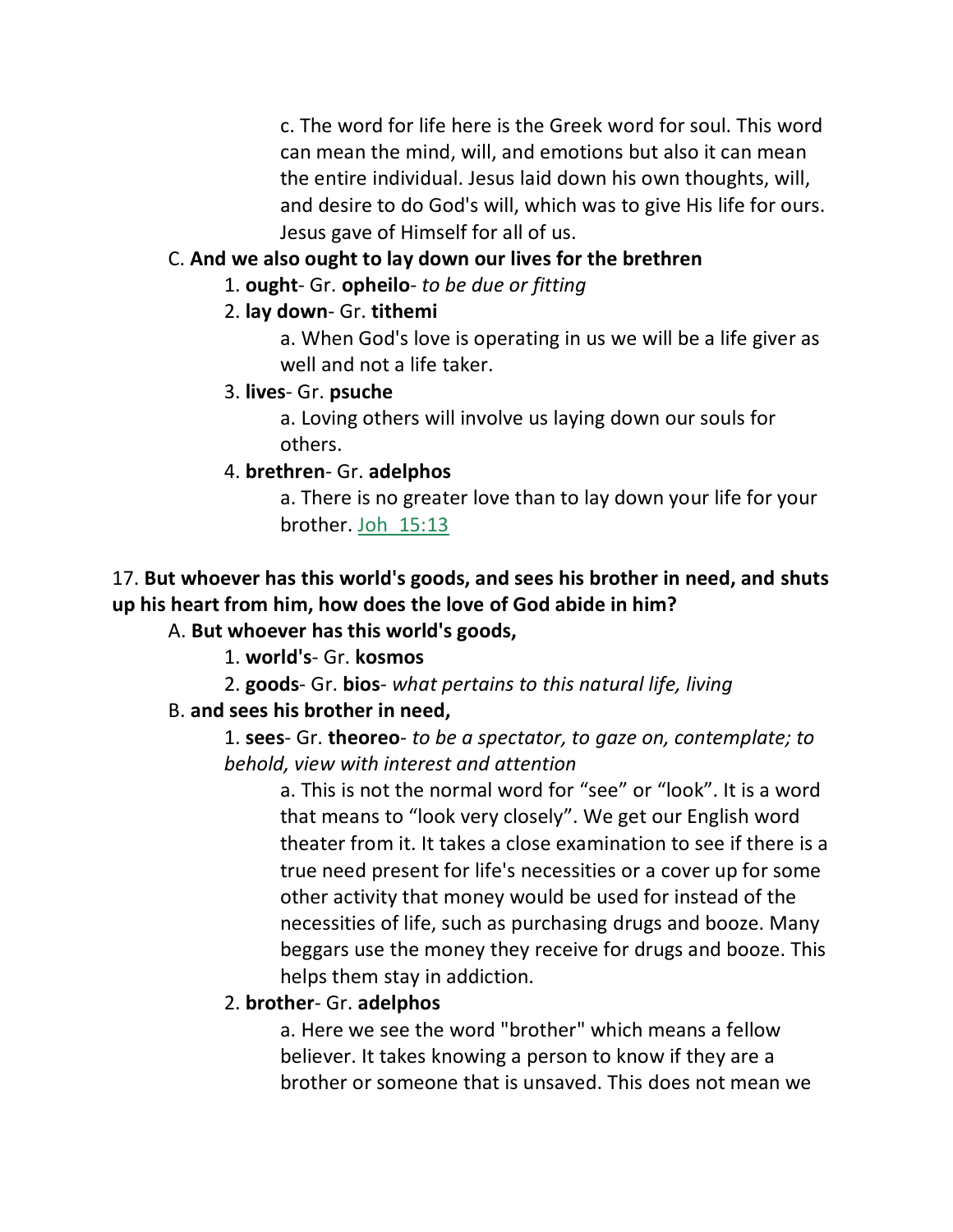don't help unbelievers of course, but here this verse is speaking of helping out a fellow believer.

#### 3. **need**- Gr. **chreia**

- a. In context this need is a necessity of life- food, clothing.
- b. With these necessities of life we should be content. 1 Tim.

#### 6:8

#### C. **and shuts up his heart from him,**

# 1. **shuts up**- Gr. **kleio**- *to close*

# 2. **heart**- Gr. **kardia**

a. The heart can be opened or shut. 2 Cor. 6:11

b. Some people want to receive from God and others but their heart is shut. They need to open their heart to receive.

c. A shut heart causes a selfish existence. They are shellfish- all clammed up and live to themselves.

d. Some shut their heart so that bad can't get in, but they also shut out all good things from getting in as well.

e. You will not feel satisfied in life with a shut heart. A giving and receiving heart is a healthy satisfied heart.

# D. **how does the love of God abide in him**

# 1. **love**- Gr. **agape**

a. *What is the limit to this kind of love? The only limit is the one that love itself imposes. When giving to a person, meeting their perceived or immediate need, does them harm instead of good - then the loving thing to do is to not give them what they ask for, but to give them what they really need instead*.- Guzik **Commentary** 

b. In our modern day there are a lot of beggars on the street. Many of them are young men who are able to work but choose not to. They ask for handouts and turn around and use what they get for drugs or booze. This is not helping them. Often it is better to give to agencies set up to help feed the poor but also work with them to get them off of the street and into housing and a job.

# 2. **abide**- Gr. **meno**

18. **My little children, let us not love in word or in tongue, but in deed and in truth.**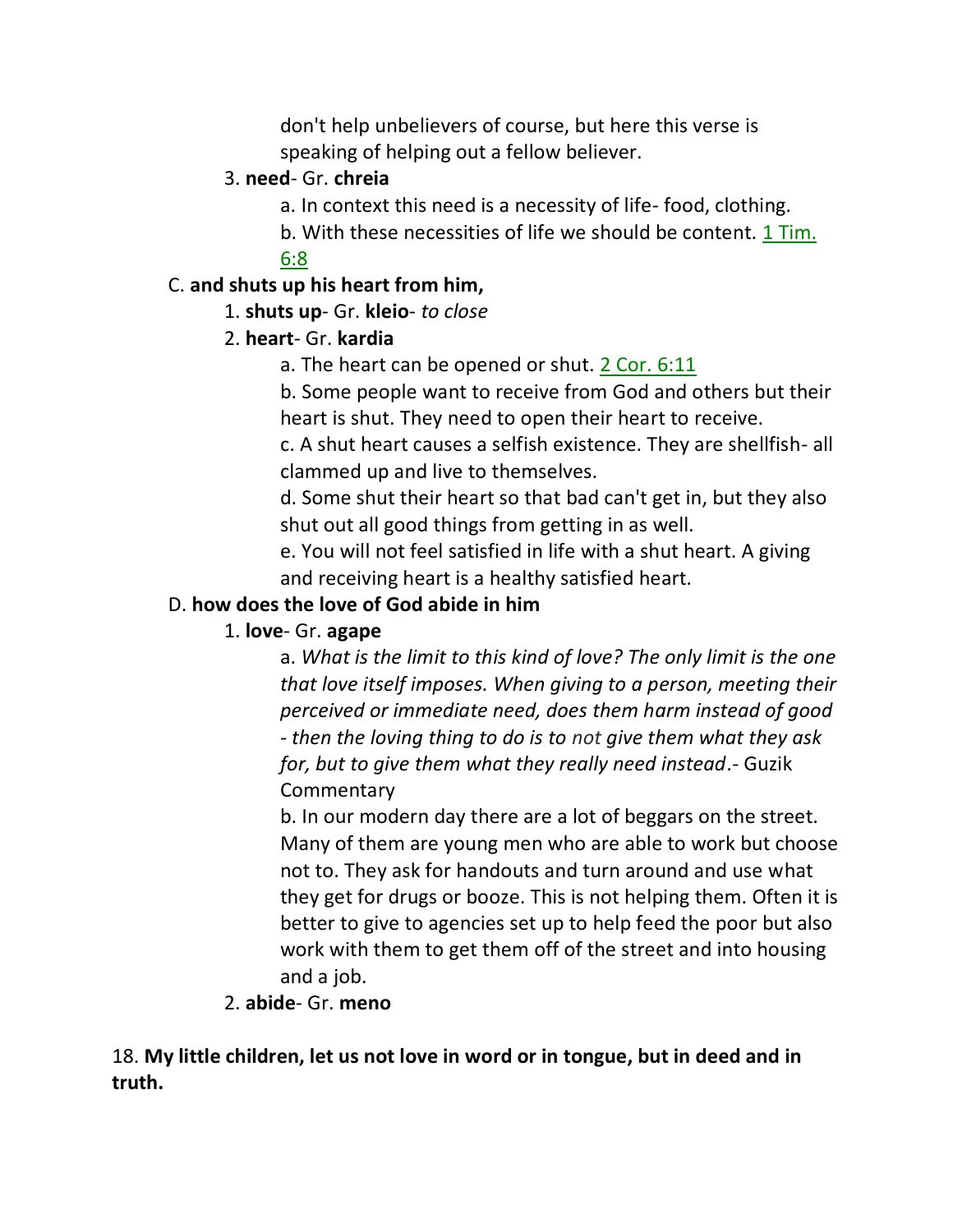#### A. **My little children,**

#### 1. **little children**- Gr. **teknion**

a. The NT writers are known to use familial terms in bring exhortation or correction. This lets them know that they cared for. This helps them receive what is said afterwards. This is a good lesson for every Christian leader to follow.

#### B. **let us not love in word or in tongue,**

1. **love**- Gr. **agape**

2. **word**- Gr. **logos**

# 3. **tongue**- Gr. **glossa**

a. In other words don't just give lip service about loving others. Our theology needs to work its way down from our head and heart to our hands and feet.

# C. **but in deed and in truth**

1. **deed**- Gr. **ergon**

# 2. **truth**- Gr. **aletheia**

a. This implies that what we do should be done with a pure motive and not out of hypocrisy or a mere outward show to gain acceptance or praise. 1Pe\_1:22

# 19. **And by this we know that we are of the truth, and shall assure our hearts before Him.**

# A. **And by this we know that we are of the truth**,

# 1. **know**- Gr. **ginosko**- *to know by experience or relationship*

a. We will progressively know by experience that we are of Jesus when we start bearing His fruit more and more.

Joh 13:35 When His supernatural fruit manifests in our life then it is proof to others and to ourselves that we are joined to the Vine, who is Jesus.

b. This phrase of this verse looks refers to the previous verse.

# 2. **truth**- Gr. **aletheia**

a. Jesus is the Word and the Truth. John  $1:1$ ,  $14:6$ 

# B. **and shall assure our hearts before Him**

1. **assure**- Gr. **peitho**- *to persuade*, *to appease, render tranquil, to quiet*

a. We know we are of Jesus when we bear His fruit, but there are times we don't bear His fruit and our heart will condemn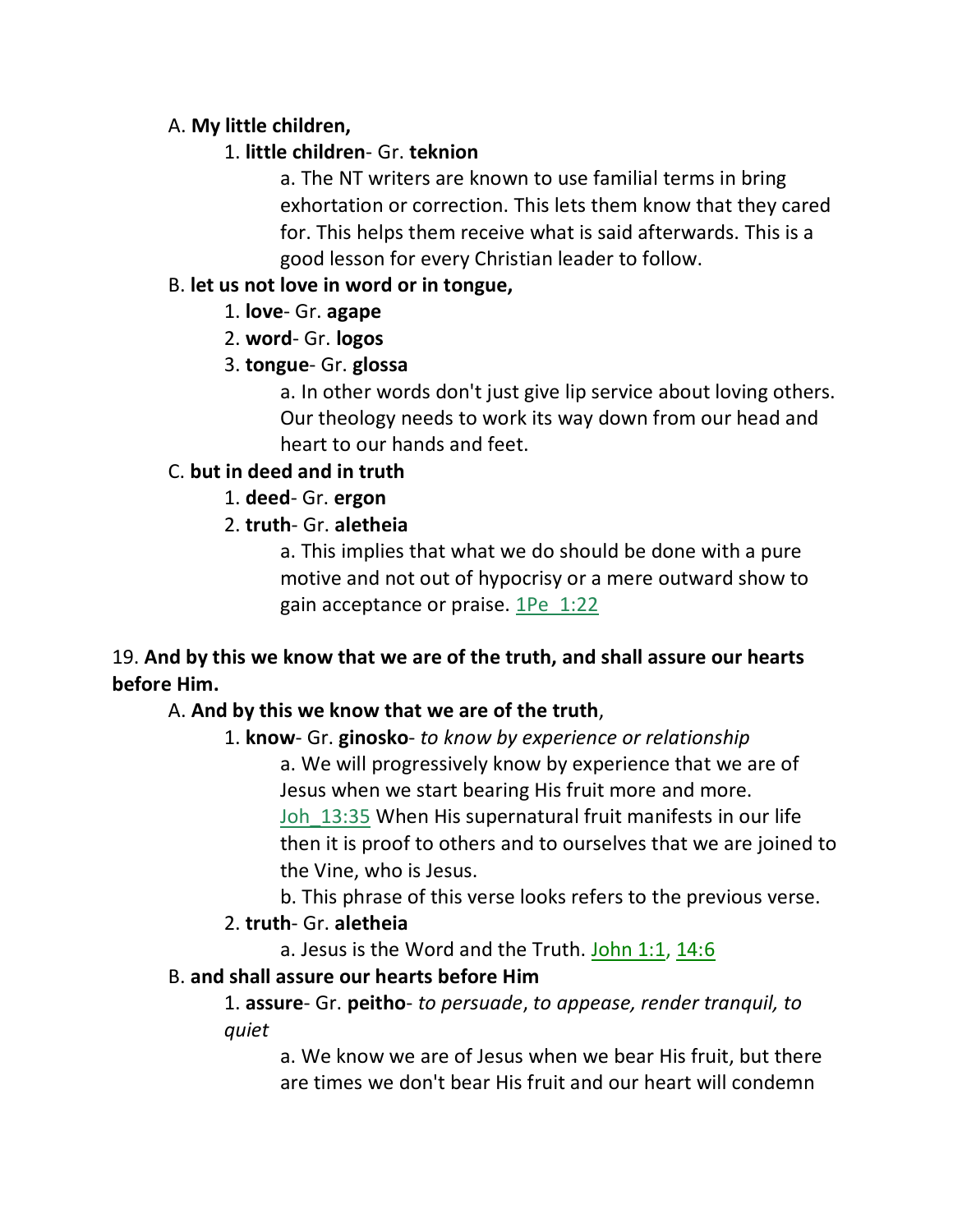us. Satan will try to tell us that we aren't of God when we sin or miss it.

b. This phrase of the verse refers to the next verse.

c. Our heart can only be persuaded, appeased, and quieted by the knowledge of Christ's work for us on the cross the efficacy of His blood on our behalf.

#### 2. **hearts**- Gr. **kardia**

a. The heart is the inward man comprised of the spirit and soul. You must see the context of each verse where the heart is mentioned to see if it is referring to our spiritual heart or soulish heart. Here it is speaking of our soulish heart.

#### 3. **before Him**- Gr. **emprosthen autos**

a. It does not matter how others view us or even how we view ourselves. It only matter what God's thinks.1Co\_4:4 Sometimes our heart will condemn us when we sin or miss it and our hearts need to be assured by the fact that God is greater than our heart and knows all things.

#### 20. **For if our heart condemns us, God is greater than our heart, and knows all things.**

#### A. **For if our heart condemns us**,

#### 1. **heart**- Gr. **kardia**

a. This speaks of our soulish heart. It is based upon what we know about yourself and what we have done.

b. Our soulish heart is very limited. It only has limited knowledge to go on.

2. **condemns**- Gr. **kataginosko**- *to personally know something against yourself*

#### B. **God is greater than our heart**,

#### 1. **greater**- Gr. **meizon**

a. *The rest of 1Jn\_3:19 and all of 1Jn\_3:20 are difficult in the original, but probably should be translated, "And we shall persuade our hearts before Him that, if our hearts condemn us, God is greater than our hearts, and knows all things." It is precisely in the sphere of a believer's love for other Christians, in which Christ has set him so high a standard, that he may feel deeply his own inadequacy and failure. But if his heart*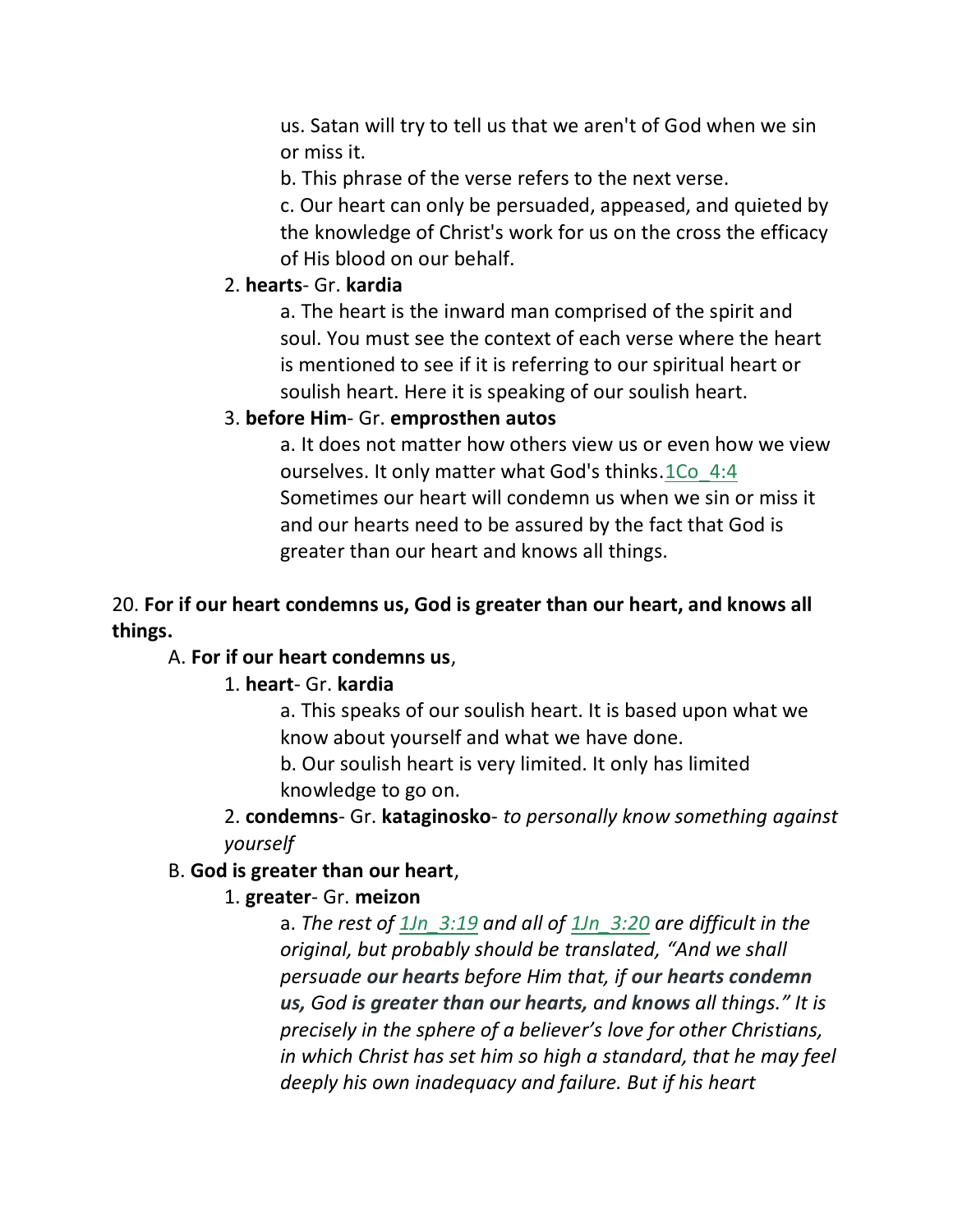*condemns him, he can remind himself that God takes account of those things which at the moment his heart ignores. If he has been engaged in the kind of practical acts of love which John enjoined, his guilt-ridden heart can be persuaded by realizing that God is well aware of his fundamental commitment to the truth. The passage clearly recalls Peter's response to the Lord's final query, "Do you love Me?" Peter replied, "Lord, You know all things; You know that I love You" (Joh\_21:17). -Expositors Commentary*

2. God is greater than our heart and our sin. His greater heart sent Jesus to die for us and His blood is greater than all our sin.

#### 2. **heart**- Gr. **kardia**

a. God has an infinite heart and knowledge. He knows everything about us and what and why we did what we did.

#### C. **and knows all things**

#### 1. **knows**- Gr. **ginosko**- *to personally know*

a. Yes, God knows everything about what we have done, but we don't know fully everything Jesus has done for us! God knows all these things and takes them into account even if we don't.

b. *Even when our hearts are unsure of our true position in Him, God knows the truth of our right standing with Him. If we aren't in agreement with His opinion, then there will not be a manifestation of our benefits that right standing could bring. As [1 John 3:21](http://www.crossbooks.com/verse.asp?ref=1Jn%203:21) explains, it's when we agree with God and purge our hearts from this condemnation that our confidence toward God produces its fruit.* -Andrew Wommack's Living Commentary.

#### 21. **Beloved, if our heart does not condemn us, we have confidence toward God.** A. **Beloved**- Gr. **agapetos**

1. Again, John uses this term of endearment in communicating to these saints.

#### B. **if our heart does not condemn us**,

- 1. **heart** Gr. **kardia**
- 2. **condemn** Gr. **kataginosko** *to know something against*
	- a. Paul used to kill Christians, but he reached a point where his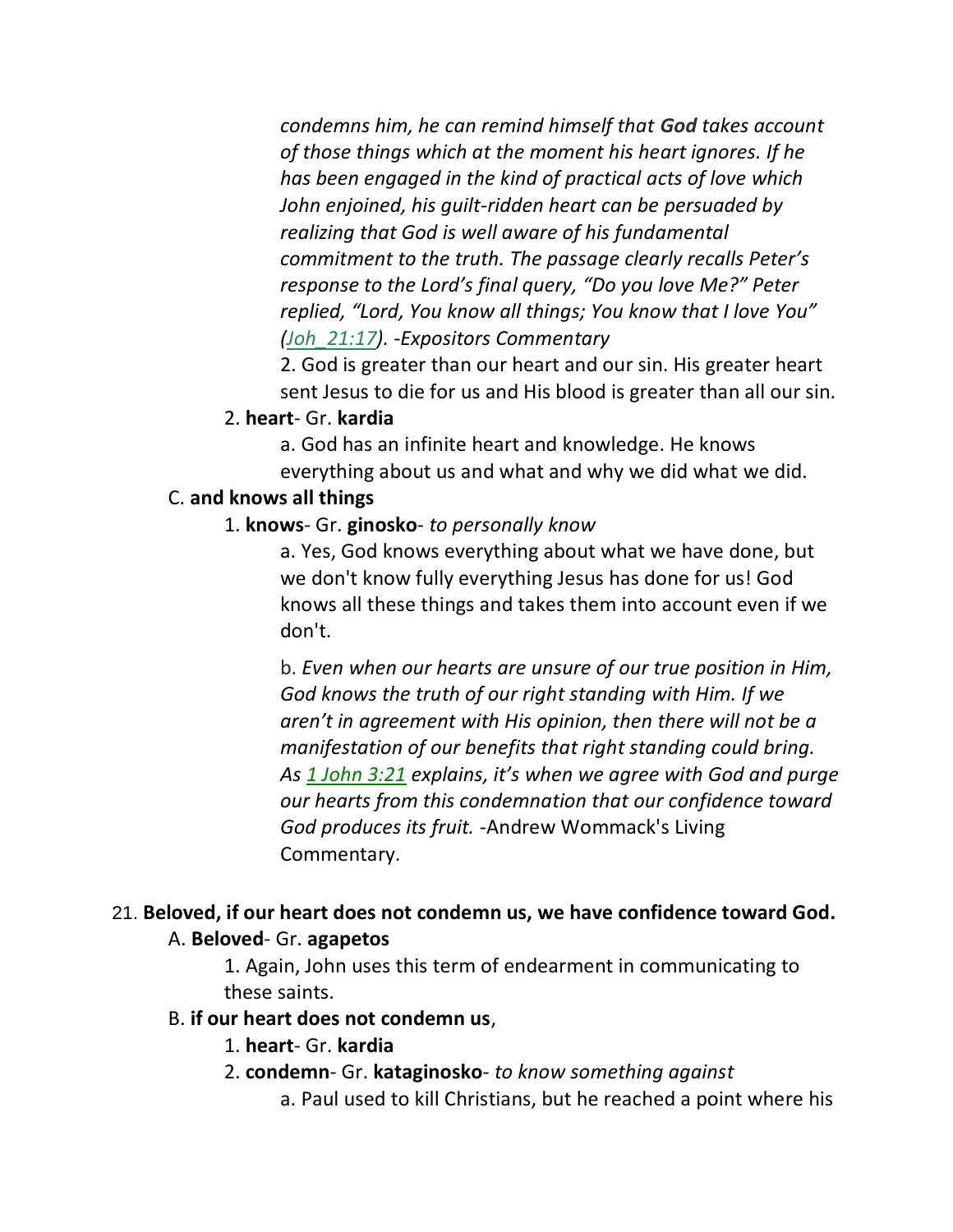conscience was entirely purged by faith in the blood of Jesus, to where he could say, I don't know anything against myself. 1 Cor. 4:4 We need to get to that place where nothing we have done in our past will register upon our conscience and hinder our faith. Job 27:6

# C. **we have confidence toward God**

1. **confidence**- Gr. **parrhesia**- *out-spokeness, boldness, freedom in speaking, confidence, assurance*

a. Having our conscience purged by faith in the blood of Jesus is not so God will give to or bless us, but it is for the purpose of having confidence to receive from Him. Heb 10:19; Heb 10:22 If our conscience has been troubled or defiled it will hinder our faith in receiving God's grace.

# 22. **and whatever we ask we receive from him, because we keep his commandments and do what pleases him.**

# A. **and whatever we ask we receive from him**,

1. **ask**- Gr. **aiteo**

a. This brings out the fact that we must ask God for what we need and for what we want. God will not supersede our will with His will.

# 2. **receive**- Gr. **lambano**

a. Jesus promised this right before He left His earthly ministry. Joh 14:13

b. Asking and receiving is governed by asking in His name. This means asking according to who He is and what He has done. It is also governed by asking according to God's will. 1 John 5:14-

# 15

c. It is possible to ask and not receive because it is not asked in Jesus name and it is out of God's will and Word. James 4:3

# B. **because we keep his commandments and do what pleases him**

- 1. **keep** Gr. **tereo**
- 2. **commandments** Gr. **entole**

a. John in the next verse specifies what commandments. The commandments John will specify are to believe on Jesus, and love others.

3. **please**- Gr. **arestos**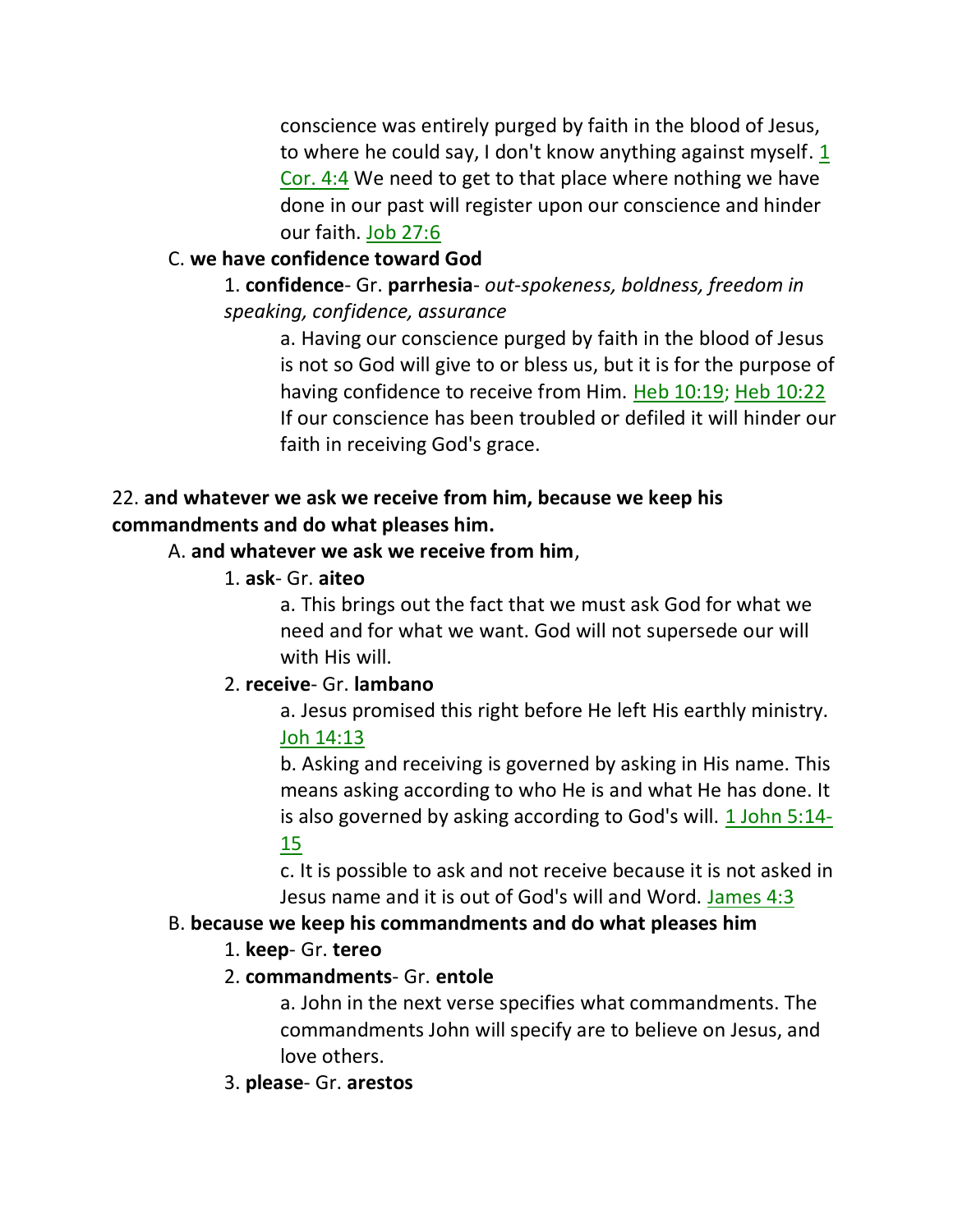a. It is impossible to please God apart from faith. Heb. 11:6

b. We will receive every time we ask from God because of our faith in Jesus, and loving others by drawing on the love of God deposited in our hearts. Love keeps our heart open to receive what is given. If our heart is filled with unbelief or bitterness it will be closed and can't receive grace.

# 23. **And this is His commandment: that we should believe on the name of His Son Jesus Christ and love one another, as He gave us commandment.**

# A. **And this is His commandment**

# 1. **commandment**- Gr. **entole**

a. Here we see the singular commandment although John will list two. This shows us that the two are connected and are really one because the second command is dependent on the first.

b. We can only love others by exercising faith in Jesus and His Spirit that is in us. It is by drawing on the love of Christ in us by faith that we can truly love others.

c. What does this mean? It means when are trusting Jesus you will end up loving others. It is a natural by-product of trusting Christ.

d. Believing on the name of Jesus is abiding in the Vine. John 15:5 Walking in love is the fruit from that abiding. This is why John mentions commandments in the previous verse and here puts them together as one commandment.

# B. **that we should believe on the name of His Son Jesus Christ and love one another,**

1. **believe**- Gr. **pisteuo**- *rely on, trust*

a. This is the vertical command.

#### 2. **name**- Gr. **onoma**

a. A person's name spoke of their character, accomplishments, and value of His Word.

3. **Son**- Gr. **huios**

# 4. **love**- Gr. **agapao**

a. This is the horizontal command that proceeds from the vertical.

#### C. **as He gave us commandment**